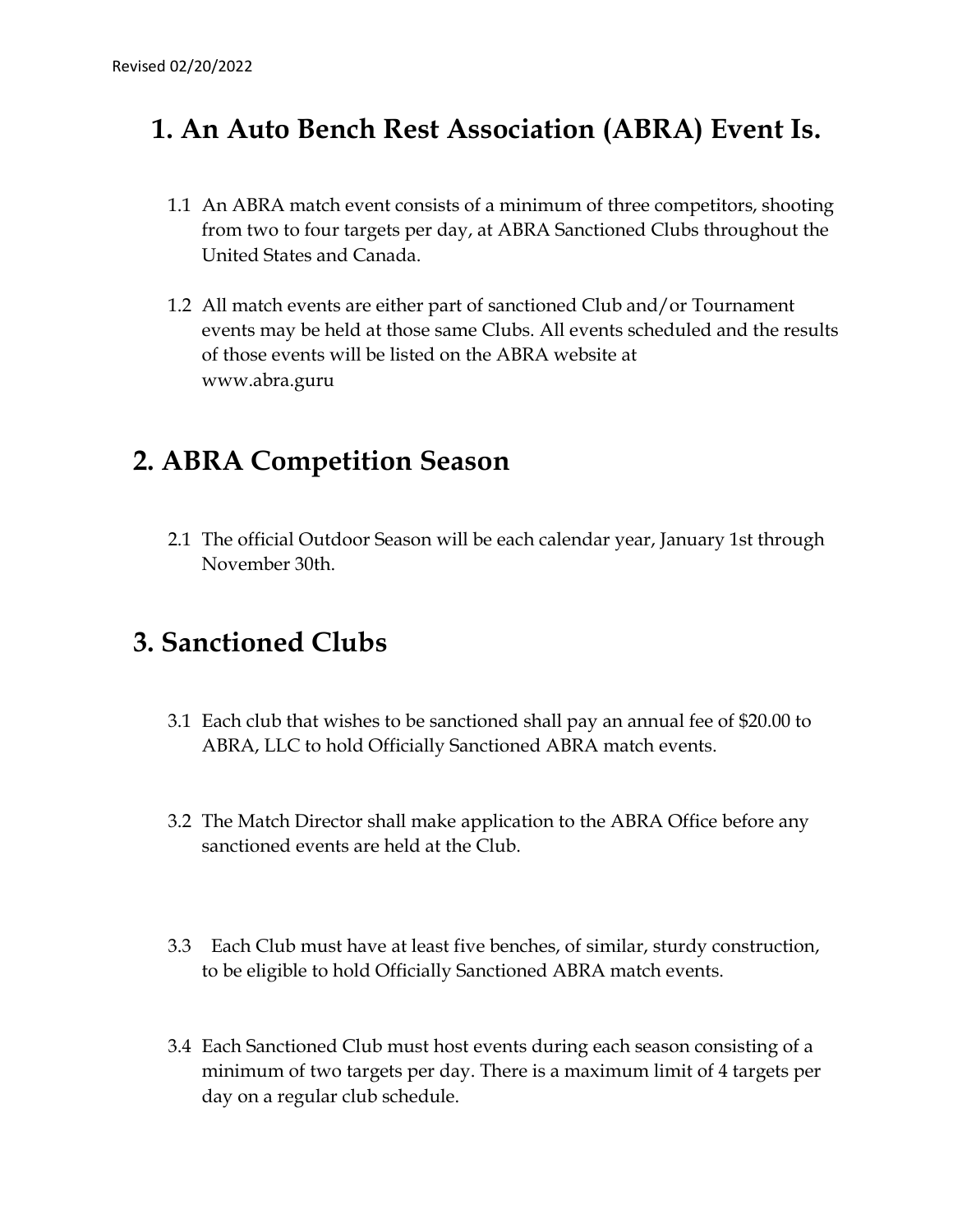## Revised 02/20/2022

- 02/20/2022<br>3.5 Each Sanctioned Club may host only one event per day , this can include<br>unlimited and factory shooting at the same time. The Match Director for each<br>Sanctioned Club shall send in a match schedule to the ABRA unlimited and factory shooting at the same time. The Match Director for each Sanctioned Club shall send in a match schedule to the ABRA Office. This should include the dates and starting times for matches held at their club, along with the number of individual targets to be shot on each date. 22/20/2022<br>3.5 Each Sanctioned Club may host only one event per day , this can include<br>unlimited and factory shooting at the same time. The Match Director for each<br>5 Sanctioned Club shall send in a match schedule to the AB
- addition or deletion of match events and/or targets to be shot at each, so
- 02/20/2022<br>
3.5 Each Sanctioned Club may host only one event per day , this can include<br>
unlimited and factory shooting at the same time. The Match Director for each<br>
Sanctioned Club shall send in a match schedule to the A potentially dangerous weather conditions arise, it is the duty of the Match Director to contact the ABRA Office as soon as possible with a request for rescheduling. Then, ABRA Office shall post a notice on the Official ABRA website to that effect so as to notify any competitors. The Match Director should also make every effort to notify anyone he/she knows that might be planning to attend. 3.6 The match schedule may be amended from time to time, including the<br>addition or deletion of match events and/or targets to be shot at each, so<br>long as at least 15 days' notice is given to the ABRA Office.<br>3.7 Situation 3.7 Situations may arise where a 15-day advance notice is not possible. When<br>potentially dangerous weather conditions arise, it is the duty of the Match<br>Director to contact the ABRA Office as soon as possible with a reque
- 
- Clubs. The separate Club must be Sanctioned, and have a different Match Director and Club name.
- 3.10 A range shall be defined as a physical location with at least five benches, of similar, sturdy construction.
- 3.11 Matches may be held on any day of the week, during either day or night.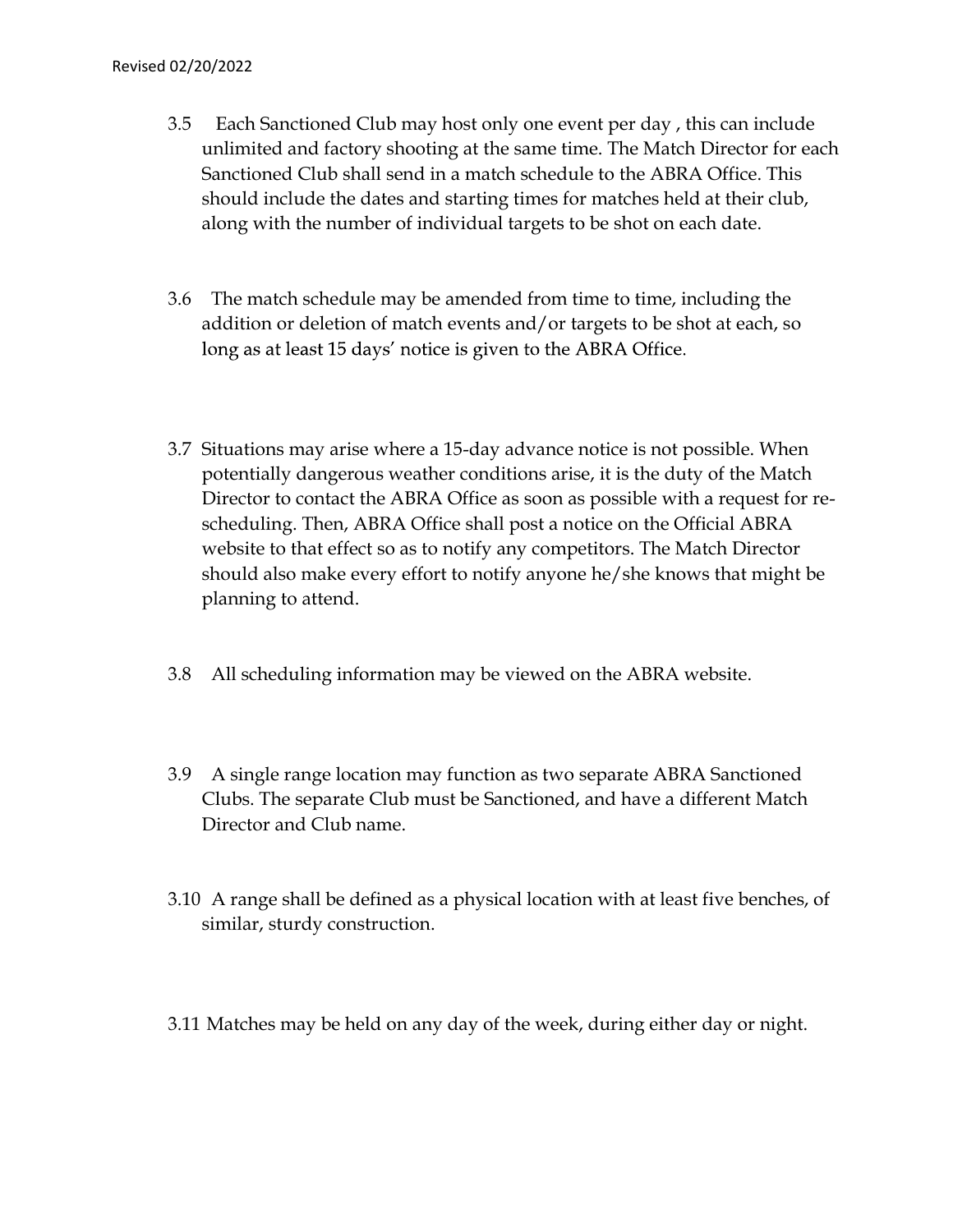- 02/20/2022<br>3.12 Matches may consist of up to five targets per day. The term "n<br>be defined as a single event of from two to five targets, schedul<br>Sanctioned Club. be defined as a single event of from two to five targets, scheduled at a Sanctioned Club.
- 3.13 If more competitor/participants enter a match event than there are benches available, additional relays should be formed to accommodate those competitors. An attempt should be made to equalize the number of competitors on each relay.
- 3.14 "Outdoor", as defined for ABRA purposes is: the entire flight of the bullet must be outdoors, from muzzle to target, and entirely subject to the prevailing weather conditions.
- 3.15 All Match Directors are required to have a copy of these official ABRA rules available at all ABRA sanctioned events.
- 3.16 All Match Directors are required to have an official ABRA scoring plug that has a diameter of .224 as well as a magnifier of at least 8X power.

prevailing weather conditions.<br>
3.15 All Match Directors are required to have a copy of these<br>
available at all ABRA sanctioned events.<br>
3.16 All Match Directors are required to have an official ABR<br>
has a diameter of .224 3.15 All Match Directors are required to have a copy of these official ABRA rules<br>available at all ABRA sanctioned events.<br>3.16 All Match Directors are required to have an official ABRA scoring plug that<br>has a diameter of ABRA Office within 10 days of the conclusion of the event along with a legible copy of the Match Report. It is also acceptable to e-mail the match report to the ABRA Office.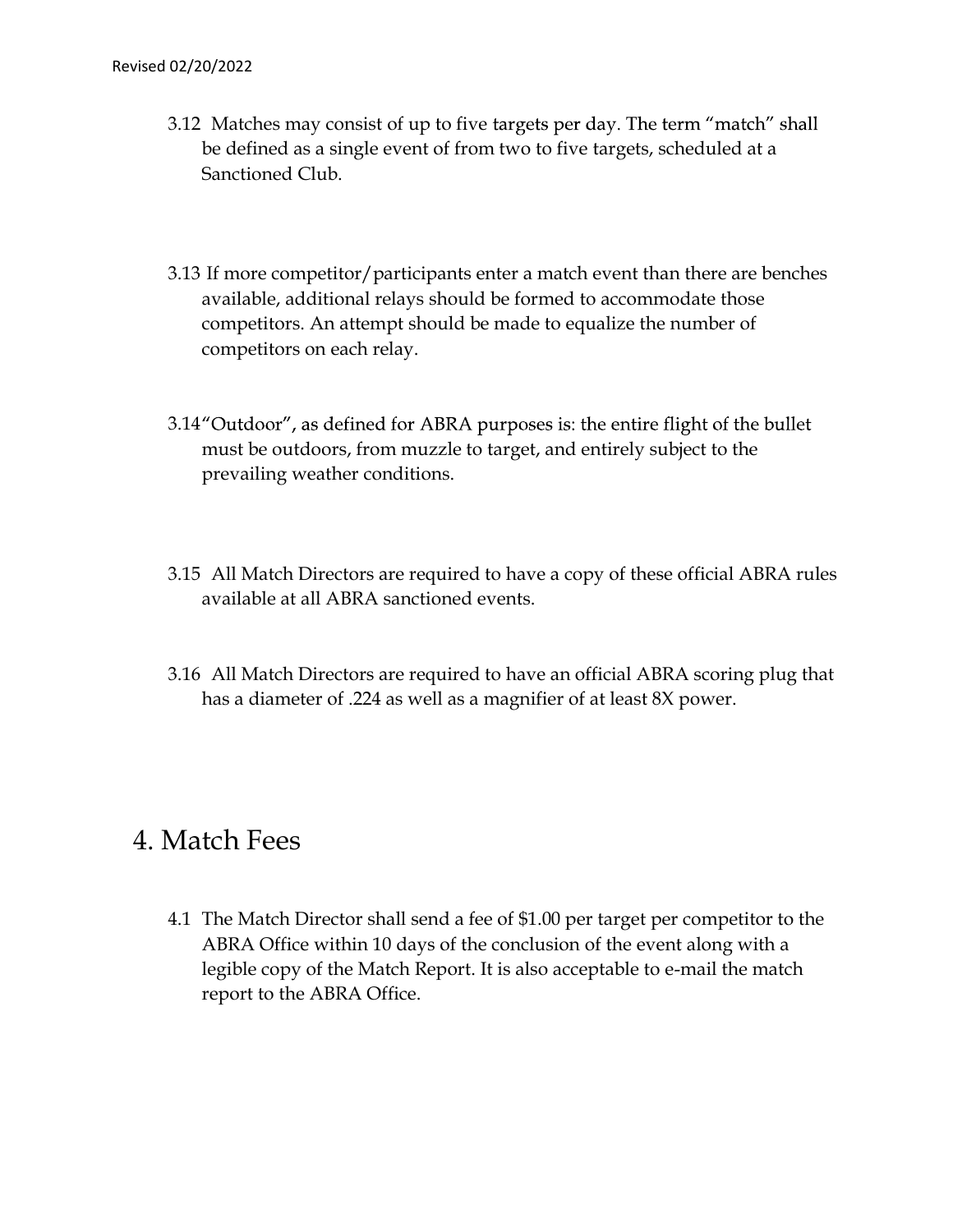- 02/20/2022<br>4.2 Any report that is not RECEIVED at the Office within the 10-day time period<br>may be disqualified. If so, all scores and potential Record Targets from the<br>event will NOT be allowed UNLESS proof of extenuating may be disqualified. If so, all scores and potential Record Targets from the event will NOT be allowed UNLESS proof of extenuating circumstances are presented or if either a phone call or email is sent to the Office within the 10 day period, explaining the reason for the delay. 02/20/2022<br>
4.2 Any report that is not RECEIVED at the Office within the 10-day time period<br>
may be disqualified. If so, all scores and potential Record Targets from the<br>
event will NOT be allowed UNLESS proof of extenuati 4.2 Any report that is not RECEIVED at the Office within the 10-d<br>may be disqualified. If so, all scores and potential Record Targe<br>event will NOT be allowed UNLESS proof of extenuating circu<br>presented or if either a phone Free the oriental oriental contracts proton contracts and the presented or if either a phone call or email is sent to the C<br>day period, explaining the reason for the delay.<br>4.3 The Match Director bears the full responsibil
	- sent to the Office in order to be received within the allowed time frame.
	-

- 5.1 Any youth age 7 to 16 years of age as of January 1 is considered a youth for the difference as of January 1<br>5.1 Any youth age 7 to 16 years of age as of January 1 is considered a youth for<br>that season.<br>5.2 It is the re that season.
- 5.1 Any youth age 7 to 16 years of age as of January 1 is considered a youth for<br>5.1 Any youth age 7 to 16 years of age as of January 1 is considered a youth for<br>5.2 It is the responsibility of the Match Director to verify birth of Juniors, and indicate on the Match Report if a Junior is participating. Juniors are to be identified on the Match Report with an asterisk (\*) after the end of their name. 5.1 Any youth age 7 to 16 years of age as of January 1 is considered a youth for that season.<br>52 It is the responsibility of the Match Director to verify and provide the date of birth of Juniors, and indicate on the Match
- shooting.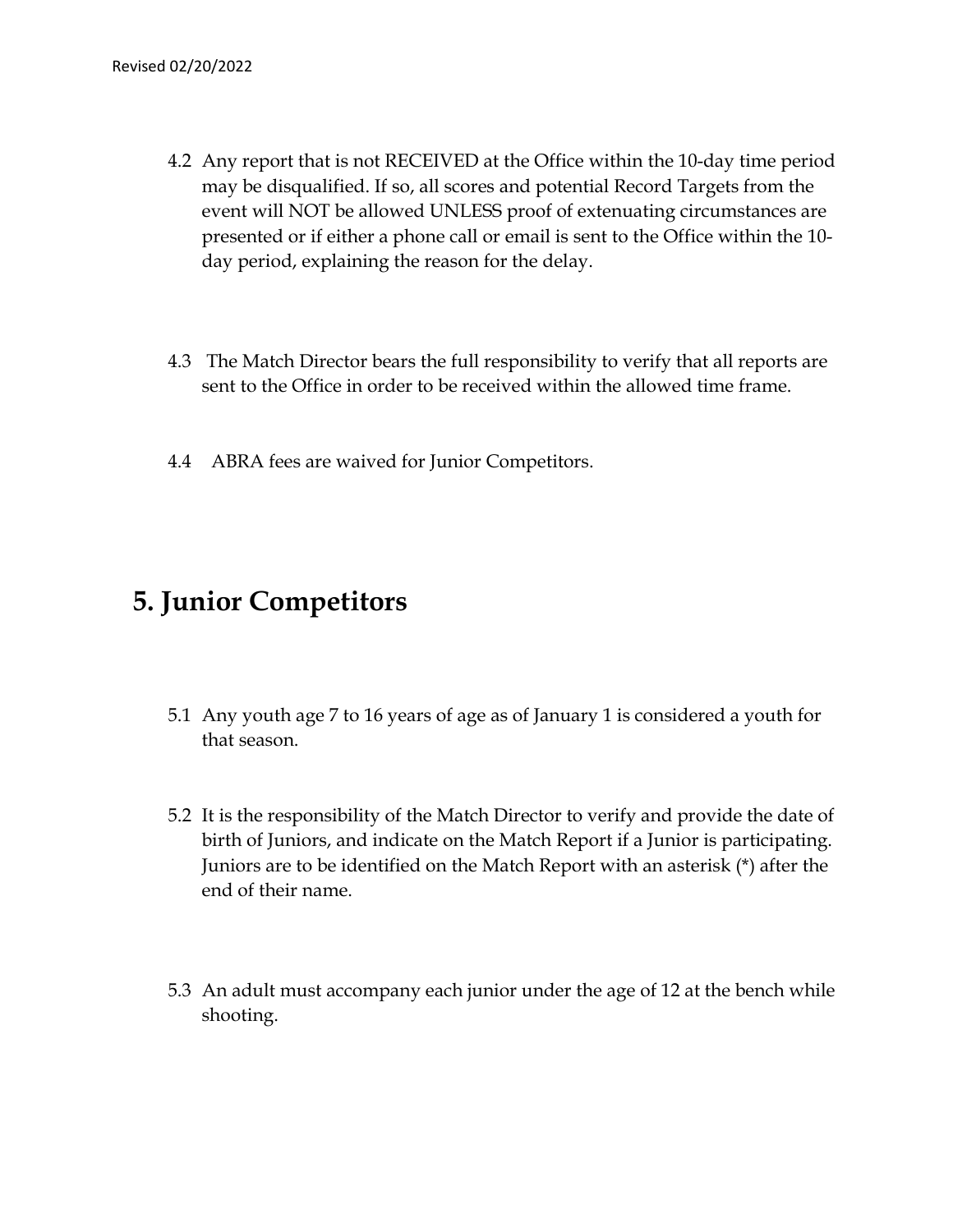- Competitors.
- 92/20/2022<br>5.4 All target fees normally sent to the ABRA Office are waived for Junior<br>6.5 A Junior competitor does not compete in the adult class in any way form or<br>5.5 A Junior competitor does not compete in the adult cla 02/20/2022<br>5.4 All target fees normally sent to the ABRA Office are waived for Junior<br>Competitors.<br>5.5 A Junior competitor does not compete in the adult class in any way form or<br>fashion. See revised rule 5.11<br>5.6 While not fashion. See revised rule 5.11
- 22/20/2022<br>5.4 All target fees normally sent to the ABRA Office are waived for Junior<br>Competitors.<br>5.5 A Junior competitor does not compete in the adult class in any way form or<br>fashion. See revised rule 5.11<br>5.6 While not the entry fees for all Junior competitors. 02/20/2022<br>
5.4 All target fees normally sent to the ABRA Office are waived for Junior<br>
Competitors.<br>
5.5 A Junior competitor does not compete in the adult class in any way form o<br>
fashion. See revised rule 5.11<br>
5.6 While 5.4 All target fees normally sent to the ABRA Office are waived for Junior<br>
Competitors.<br>
5.5 A Junior competitor does not compete in the adult class in any way form or<br>
fashion. See revised rule 5.11<br>
5.6 While not mandat fashion. See revised rule 5.11<br>5.6 While not mandatory, Match Directors are encouraged to waive or reduce<br>the entry fees for all Junior competitors.<br>5.7 Tournaments will be held each year for junior competitors.<br>5.8 Junio
- 
- will be scored the same.
- and their actions.
- 5.10 It is the responsibility of the Match Director, or his/her safety officers to make sure that the juniors understand all range safety rules.
- 5.11 A junior may compete in the adult class if parents or guardians allow their child to compete in this division, ABRA must be notified of this and that youth will be marked as such. Once the decision is made by the parent or guardian that youth must compete in adult division for the full season and will be required to pay the same fees as all adults. If after the season is complete the youth can return back to the youth division until age is reached.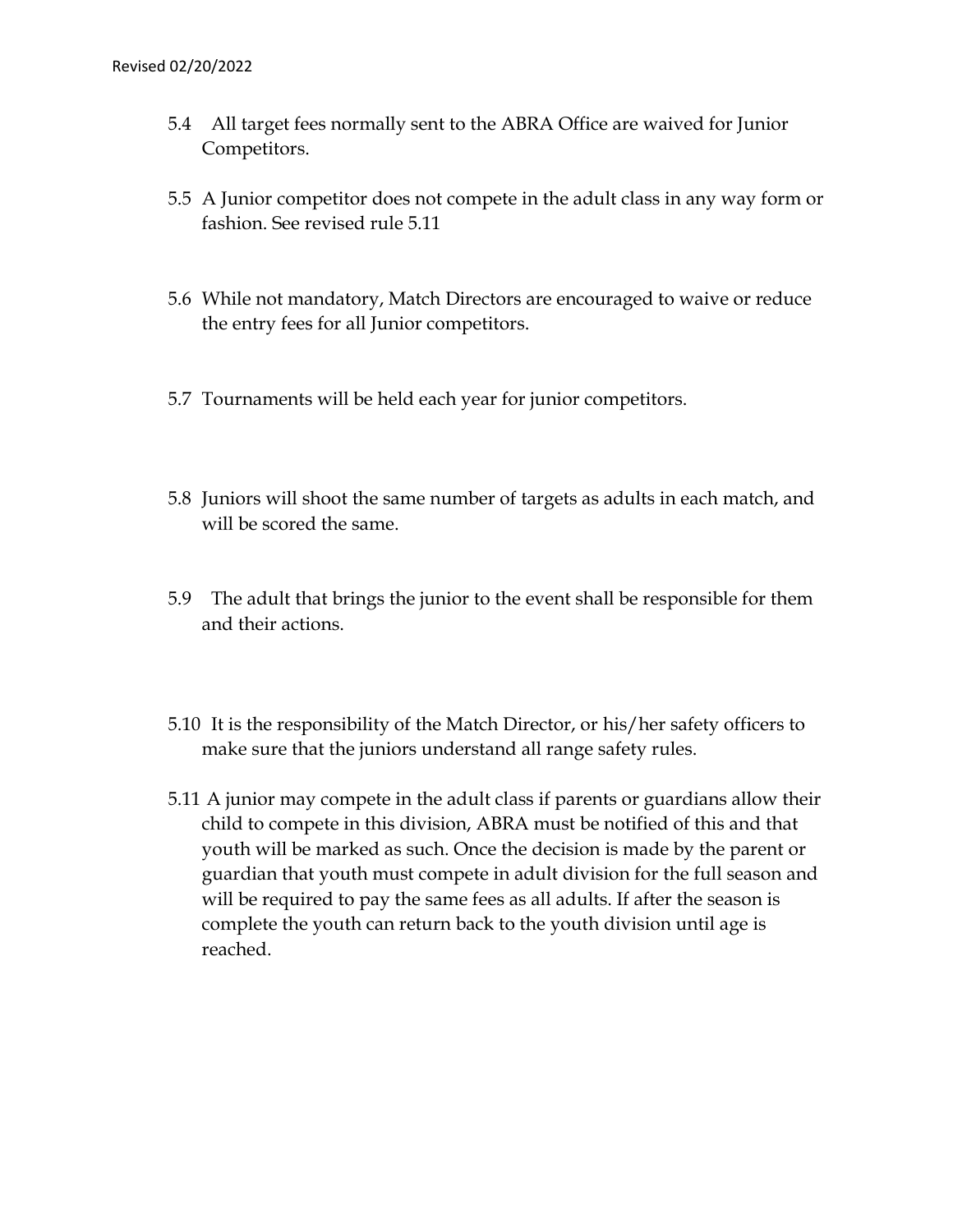- vised 02/02/2022<br> **6. Ammunition**<br>
6.1 Any brand of factory loaded .22 caliber Long Rifle ammunit<br>
It must be available for sale over the counter to any indivi<br>
the cartridge case, powder and bullets. **Ammunition**<br>6.1 Any brand of factory loaded .22 caliber Long Rifle ammunition may be used.<br>It must be available for sale over the counter to any individual and consist of<br>the cartridge case, powder and bullets. It must be available for sale over the counter to any individual and consist of the cartridge case, powder and bullets. 6.1 Any brand of factory loaded .22 caliber Long Rifle ammunition may be used.<br>
It must be available for sale over the counter to any individual and consist of<br>
the cartridge case, powder and bullets.<br>
6.2 No cartridge sha **6. Ammunition**<br>
6.1 Any brand of factory loaded .22 caliber Long Rifle ammu<br>
1t must be available for sale over the counter to any indiv<br>
the cartridge case, powder and bullets.<br>
6.2 No cartridge shall be altered in anywa 6.1 Any brand of factory loaded .22 caliber Long Rifle ammunition may be used.<br>
It must be available for sale over the counter to any individual and consist of<br>
the cartridge case, powder and bullets.<br>
6.2 No cartridge sh
	- exceptions!

- shot for score. The side of the target provides sighter targets that are the only Official Sighters. 6.2 No cartridge shall be altered in anyway, or anything added to them. No<br>exceptions!<br> **Targets and Distance**<br>
7.1 An ABRA target consists of 20 record bulls, upon which one shot per bull is<br>
shot for score. The side of The ABRA target consists of 20 record bulls, upon which one shot per bull is<br>shot for score. The side of the target provides sighter targets that are the only<br>Official Sighters.<br>T.2 Only official ABRA targets shall be used 7.1 An ABRA target consists of 20 record bulls, upon which one shot per bull is shot for score. The side of the target provides sighter targets that are the only Official Sighters.<br>7.2 Only official ABRA targets shall be u
- 
- consent from the ABRA Office.
- Director. A Competitor may not supply his own targets for the sanctioned match 7.2 Only official ABRA targets shall be used in an ABRA sanctioned match.<br>
7.3 No reproduction of the official ABRA target is permitted without written<br>
consent from the ABRA Office.<br>
7.4 All targets used in any sanctioned
- yards.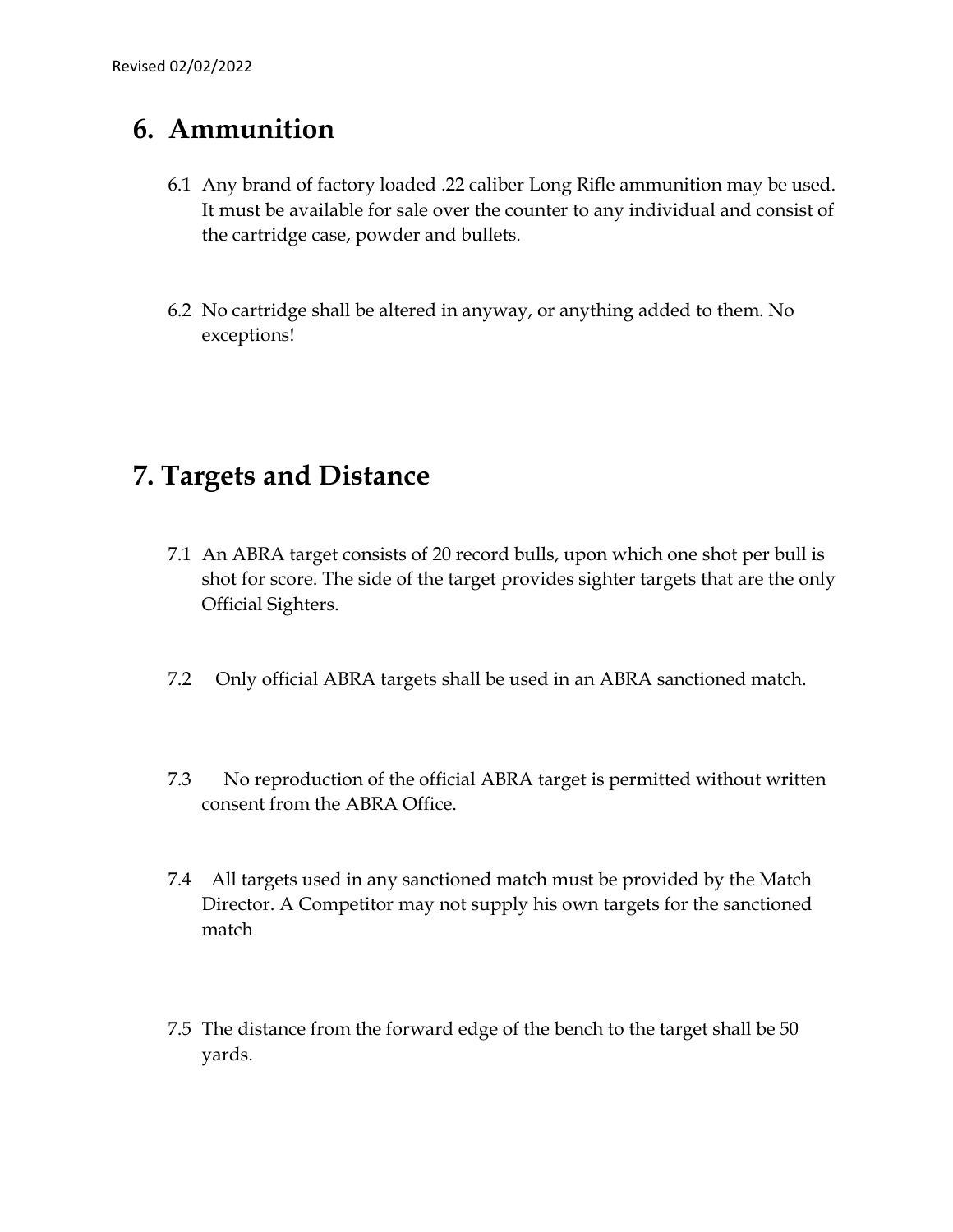- vised 02/20/2022<br>**8. Classes**<br>8.1 ABRA shall be divided into 4 Classes: ABRA (Unlimited)<br>Outdoor, (Outlaw Heavy Barrel Bolt Gun) Outdoor and ( 02/20/2022<br>8.1 ABRA shall be divided into 4 Classes: ABRA (Unlimited) Outdoor, (Factory)<br>Outdoor, (Outlaw Heavy Barrel Bolt Gun) Outdoor and (Outlaw Lite Barrel<br>Bolt Gun) Outdoor. Outdoor, (Outlaw Heavy Barrel Bolt Gun) Outdoor and (Outlaw Lite Barrel Bolt Gun) Outdoor. 02/20/2022<br>8.1 ABRA shall be divided into 4 Classes: ABRA (Unlimited) Outdoor, (Factory)<br>0utdoor, (Outlaw Heavy Barrel Bolt Gun) Outdoor and (Outlaw Lite Barrel<br>8.1 All Club Championships and State Championships will be ke **Classes**<br>8.1 ABRA shall be divided into 4 Classes: ABRA (Unlimited) Outdoor, (Factory)<br>0utdoor, (Outlaw Heavy Barrel Bolt Cun) Outdoor and (Outlaw Lite Barrel<br>80t Gun) Outdoor.<br>8.2 All Club Championships and State Champio
	- each class.
- compete. All rifles must be certified by the Match Director to verify that it qualifies for the declared class of competition. 9.1 Any Semi-automatic rifle chambered for the .22 Long Rifle cartridges m<br>
19.1 Apple 20.1 Apple 10.1 Apple 10.1 Apple 10.1 Apple 10.1 Apple 10.1 Apple 10.1 Apple 10.1 Apple 10.1 Apple 10.1 Apple 10.1 Apple 10.1 Apple 10.

- 8.3 At sign-in, each competitor must declare in which class he or she plans to<br>compete. All rifles must be certified by the Match Director to verify that it<br>qualifies for the declared class of competition.<br>**ABRA (Unlimited** At sign-in, each competitor must declare in which class he or she plans to<br>compete. All rifles must be certified by the Match Director to verify that it<br>qualifies for the declared class of competition.<br><br>**RA (Unlimited) Cla** times, and all cartridges must be fed from a magazine into the guns chamber. **ABRA (Unlimited) Class Rifle**<br>
9.1 Any Semi-automatic rifle chambered for the .22 Long Rifle cartridges may be<br>
used. The gun also needs to be able to function in a semi-auto fashion at all<br>
times, and all cartridges must
- barrels, stocks, or limits on scope magnification.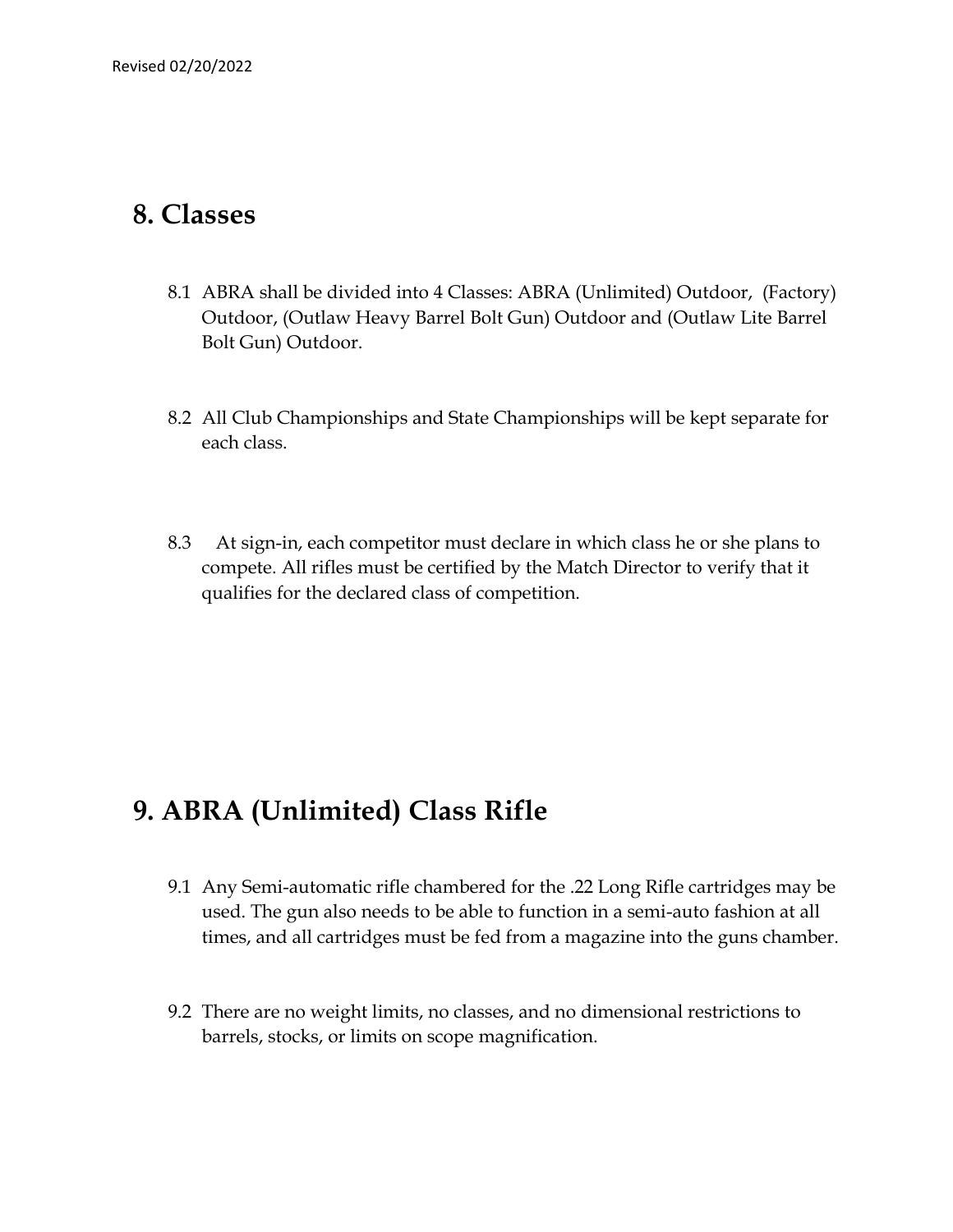- 9.3 one- or two-piece rest will be allowed.
- 02/20/2022<br>9.3 one- or two-piece rest will be allowed.<br>9.4 If using a two piece neither front nor rear rest may be affixed or tied down to bench. vised 02/20/2022<br>
9.3 one- or two-piece rest will be allowed.<br>
9.4 If using a two piece neither front nor rear rest may be affixed or tied dow<br> **10. ABRA (Factory) Class Rifle**<br>
10.1 There is no restriction on scope power.

- 10.1 There is no restriction on scope power.
- 10.2 You must use the original factory stock, but factory stocks may be bedded.
- 10.3 Factory rifle barrel with factory markings must be used for its model, and no diameter more than .750, at the end of the barrel and without alteration. However, it may be re-crowned and re-chambered. If barrel has a front sight, it must be retained. Rear sight may be taken off to make room for scope.
- 10.4 Factory rifle trigger may be altered and lightened but OEM trigger housing must be used.
- 10.5 A magazine release may be added to aide shooters that might have issues with being able to properly release the magazine.
- 10.6 Factory rifle bolt may be altered or replaced. Bolt handle spring may be lightened, altered or replaced to be able to fire target type ammo.
- 10.7 "factory custom" rifles such as Kidd, Volquartsen or similar are allowed in Factory Class.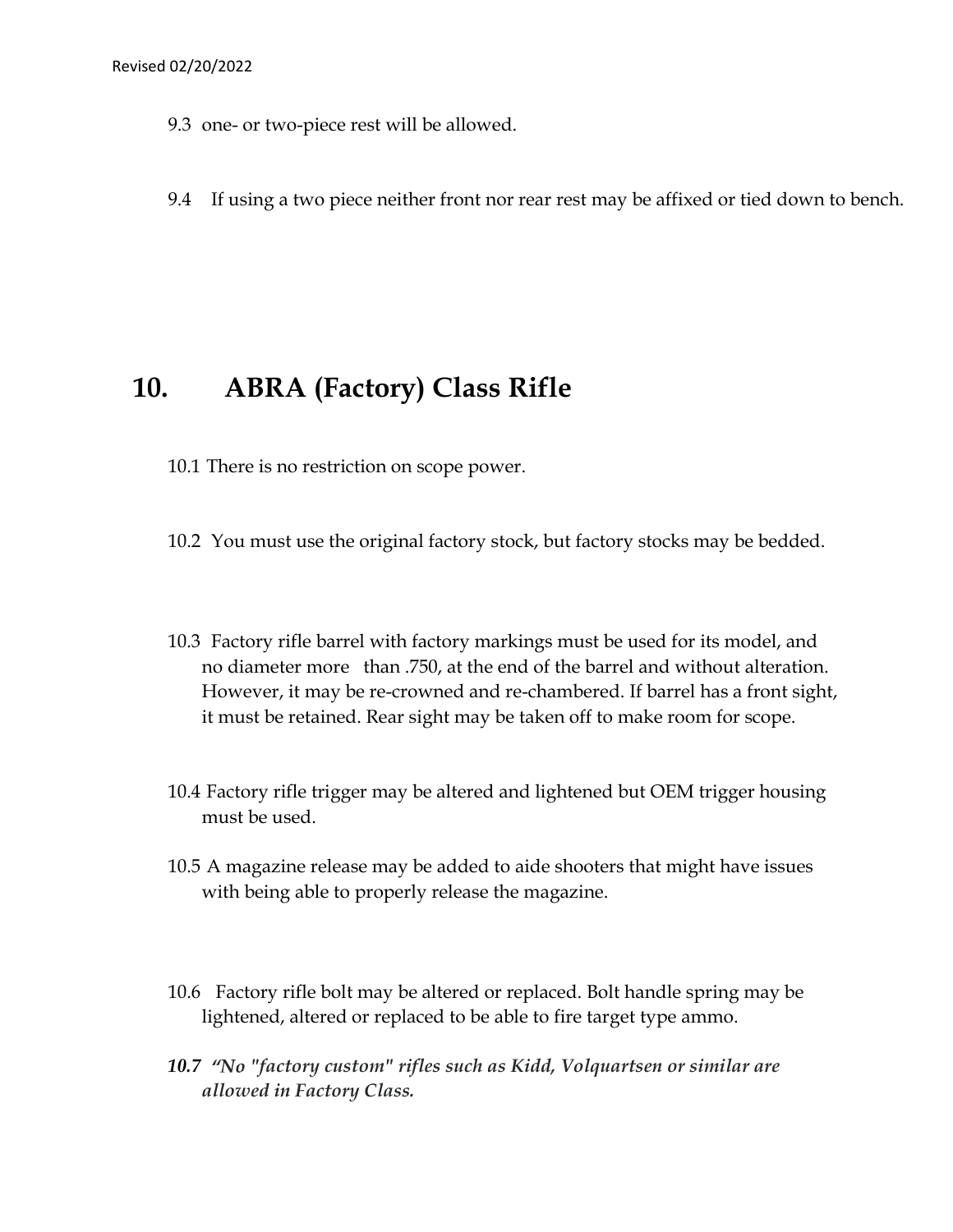- 10.8 Neither front nor rear rest may be affixed or tied down to bench, or fixture of any kind. The rests front and rear must be able to be picked up from the bench at any time. Gun must be allowed to recoil freely. Bipod is allowed but rear rest or bag may not be affixed. 02/20/2022<br>
10.8 Neither front nor rear rest may be affixed or tied down to bench, or fixture<br>
of any kind. The rests front and rear must be able to be picked up from<br>
the bench at any time. Gun must be allowed to recoil 10.8 Neither front nor rear rest may be affixed or tied down to bench, or fixture<br>of any kind. The rests front and rear must be able to be picked up from<br>the bench at any time. Cun must be allowed to recoil freely. Bipod i
- 10.9 No mid-barrel or muzzle tuners are allowed.
- what is stated above.
- times, and all Cartridges must be fed from a magazine into the guns chamber. the bench at any time. Gun must be allowed to recoil freely. Bipod is<br>allowed but rear rest or bag may not be affixed.<br>10.9 No mid-barrel or muzzle tuners are allowed.<br>10.10 No other modifications for Factory class rifles

- 11.1 Any .22 LR Bolt Rifle
- 11.2 Barrel will be from .850 and up
- 11.3 No Scope restrictions
- 11.4 Tuners are allowed
- 11.5 one- or two-piece rest will be allowed.

# The model of the Magnetic Bolt Gun) Class<br>
11.1 ABRA (Outlaw Heavy Barrel Bolt Gun) Class<br>
11.1 Any .22 LR Bolt Rifle<br>
11.3 No Scope restrictions<br>
11.4 Tuners are allowed<br>
11.5 one- or two-piece rest will be allowed.<br> **12**

- 12.1 Any .22 LR Bolt Rifle
- 12.2 Barrel will be from .849 and down.
- 12.3 No Tuners allowed
- 12.4 No Scope Restrictions
- 12.5 One- or two-piece rest will be allowed.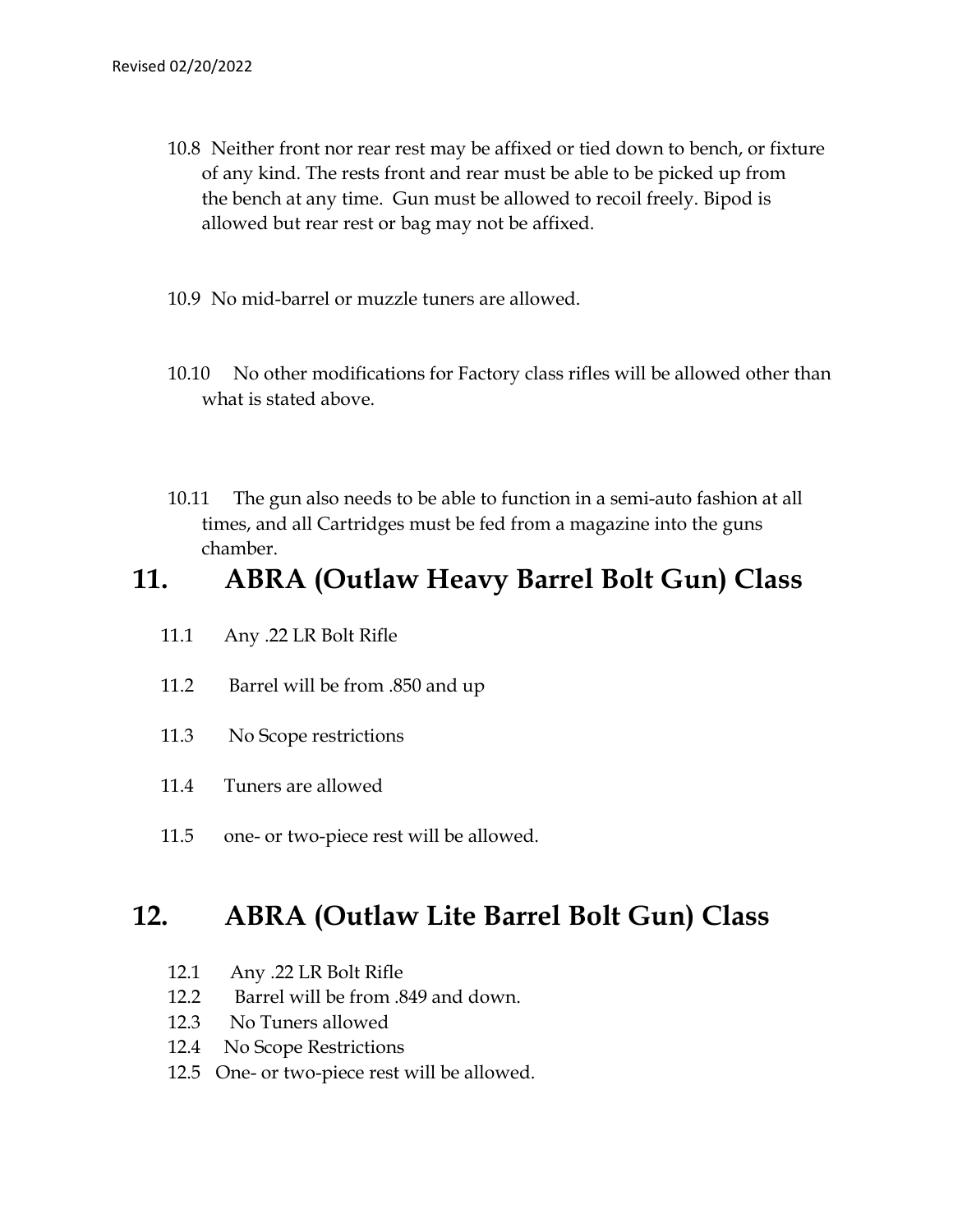- ised 02/20/2022<br>
13. Sign-In for Match and Drawing for Benches<br>
13.1 Each Match Director shall hold mandatory drawing for each competitor's<br>
bench placement. Rotating benches between matches is not necessary, unless 13.1 Each Match Director shall hold mandatory drawing for each competitor's bench placement. Rotating benches between matches is not necessary, unless it is a State or National competition.
	- 13.2 No competitor is allowed to compete in the same class by entering two or more times, regardless of the number of relays available.
	- 13.3Each competitor needs to accurately complete the Sign-In Sheet, including at least four digits plus the initials of his/her name. (Example:1234LGC.) This number becomes his/her official ABRA statistical number, which is needed for all statistical computer database records.
	- 13.4 It is imperative that competitors sign-in consistently with the same numbers and initials each time or face the possibility that their scores may be improperly entered in the ABRA database.
- 13.5 If a competitor has never competed in a ABRA event, the match director match director will return that to the ABRA office. 13.4 It is imperative that competitors sign-in consistently with the same and initials each time or face the possibility that their scores may improperly entered in the ABRA database.<br>
13.5 If a competitor has never compet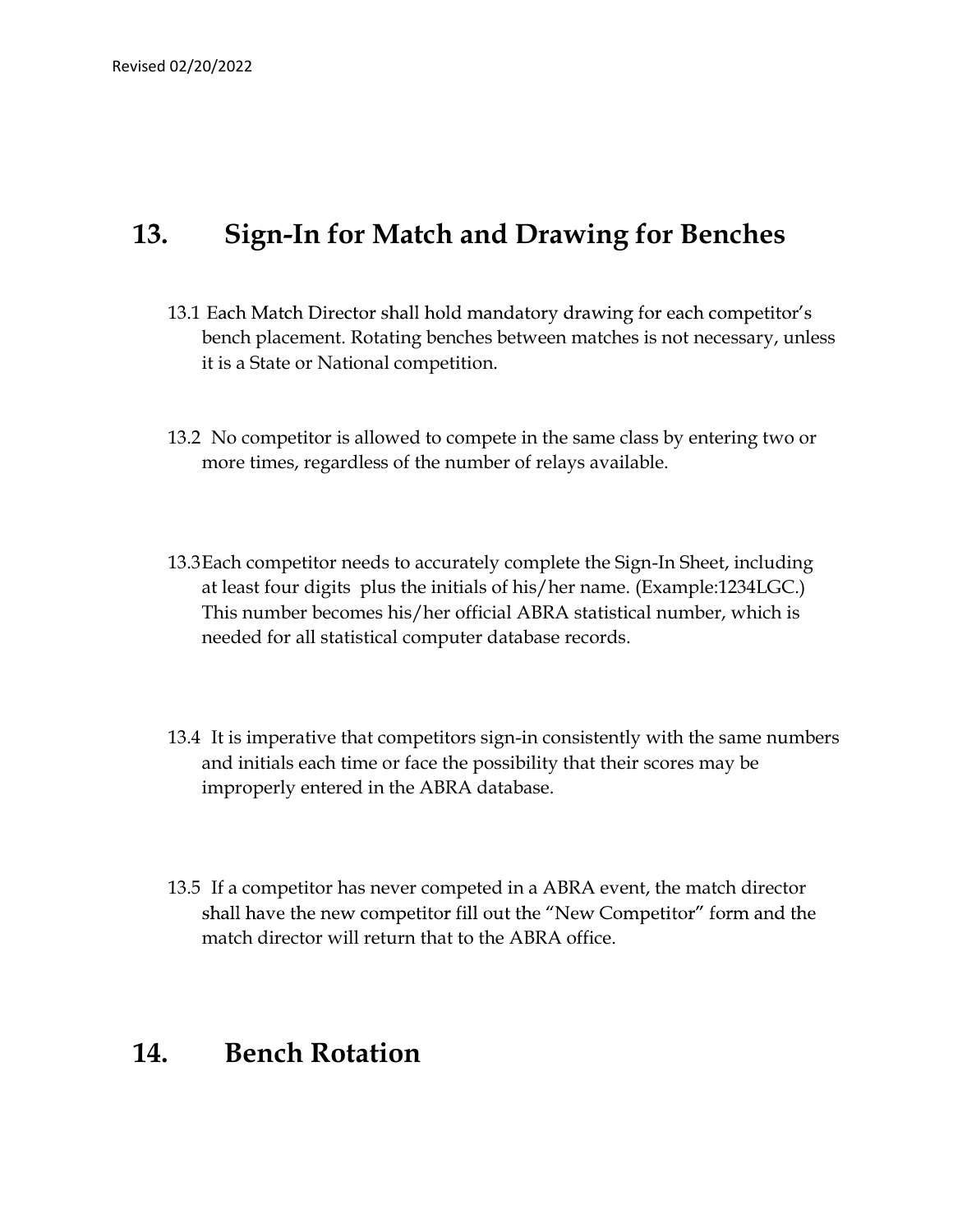- 02/20/2022<br>14.1 The object of bench rotation is to rotate an equal number of benches between<br>each target so that each competitor will end up on or very near his beginning<br>bench. This allows competitors to experience all po each target so that each competitor will end up on or very near his beginning bench. This allows competitors to experience all possible shooting conditions from one side of the range to the other and to provide that no obvious advantage or disadvantage shall be given any competitor by shooting from the same bench the entire event.
- 14.2 Bench rotation will consist of rotating benches to the right after each target. Match Director will determine how many benches to rotate.
- 14.3 Bench rotation is not mandatory for club matches; however, it is mandatory for National Matches.
- 14.4 Rotating benches during a State Tournament is optional and will be at the descension of the match director for that tournament.
- 14.5 Information regarding bench rotation should be included with the State and National Match Schedule.
- 14.6 If there are competitors with obvious physical limitations for which bench rotation would cause undue hardship, the Match Director may offer them the option of remaining at their first bench for the entire event, with the rest of the field rotating around them. 14.5 Information regarding bench rotation should be included with<br>
National Match Schedule.<br>
14.6 If there are competitors with obvious physical limitations for w<br>
14.6 If there are competitors with obvious physical limita

15.1 A maximum of 15 minutes shall be allowed to complete each 20- shot target for any class.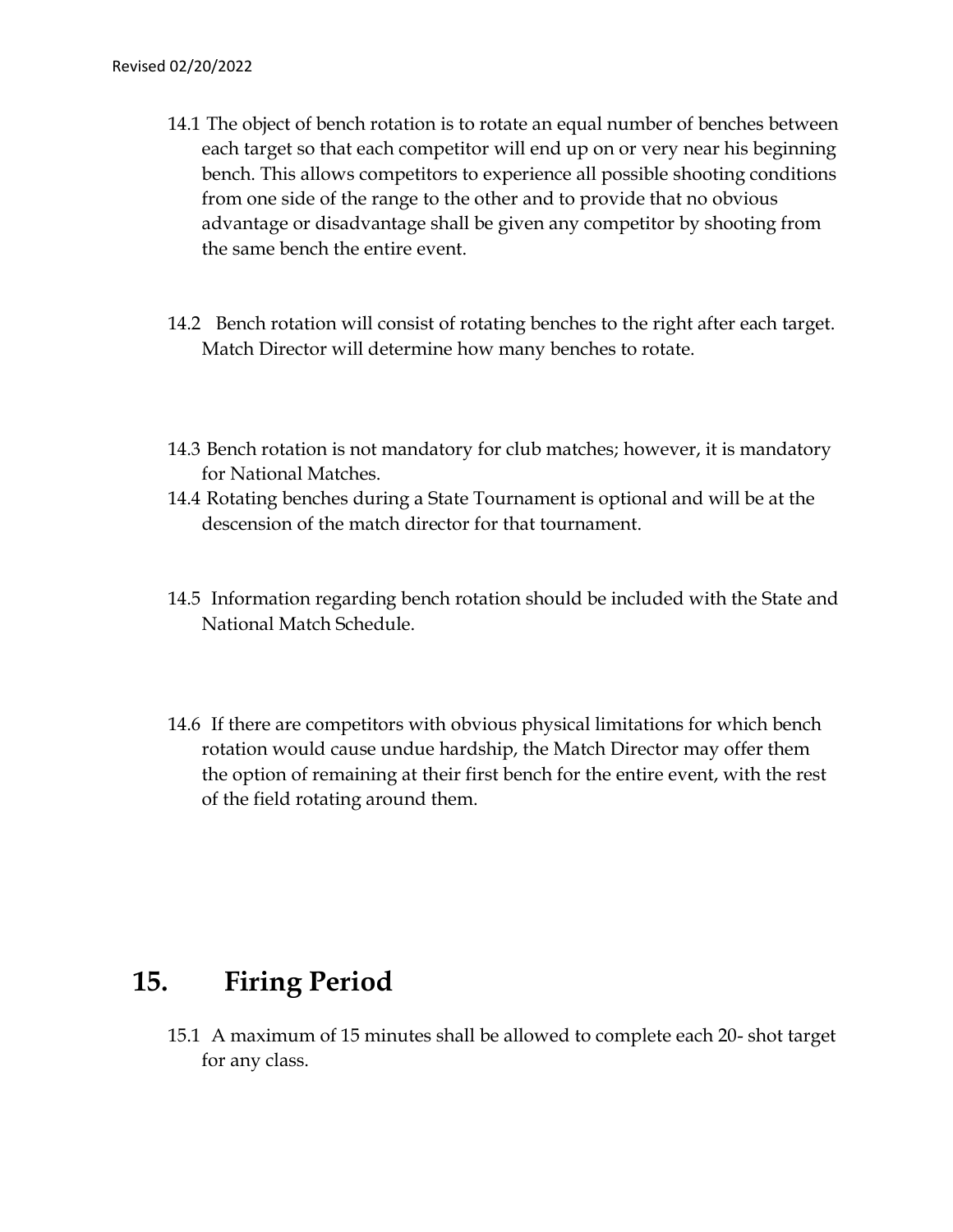- 02/20/2022<br>15.2 The command to begin shooting shall be "You have 15 minute<br>your firing you may begin NOW!" At this point, the Match D<br>the official timer. your firing - you may begin NOW!" At this point, the Match Director starts the official timer.
- 15.3 Time-remaining warnings should be given at five minutes, two minutes and one-minute remaining.
- 15.4 Upon completion of the firing period, the command shall be "Cease Fire! Cease Fire! All competitors make your rifle safe. Step back from your bench and make the range safe."
- 15.5 At the discretion of the Match Director, any competitor who flagrantly fires after the "Cease Fire" order, the target shall be eliminated for that round.
- 15.6 Once the Match Director has determined that the range is safe, he may then direct the designated target retrievers downrange.
- 15.7 Competitors shall hang their targets as rapidly as possible.

15.6 Once the Match Director has determined that the range is safe,<br>direct the designated target retrievers downrange.<br>15.7 Competitors shall hang their targets as rapidly as possible.<br>16. Crossfires<br>16.1 Before firing any 16.1 Before firing any shots into the record portion of the target, each competitor shall fire at least one shot into any of the two Official Sighter Targets on the side portion of the target. If each competitor begins in this manner, it can be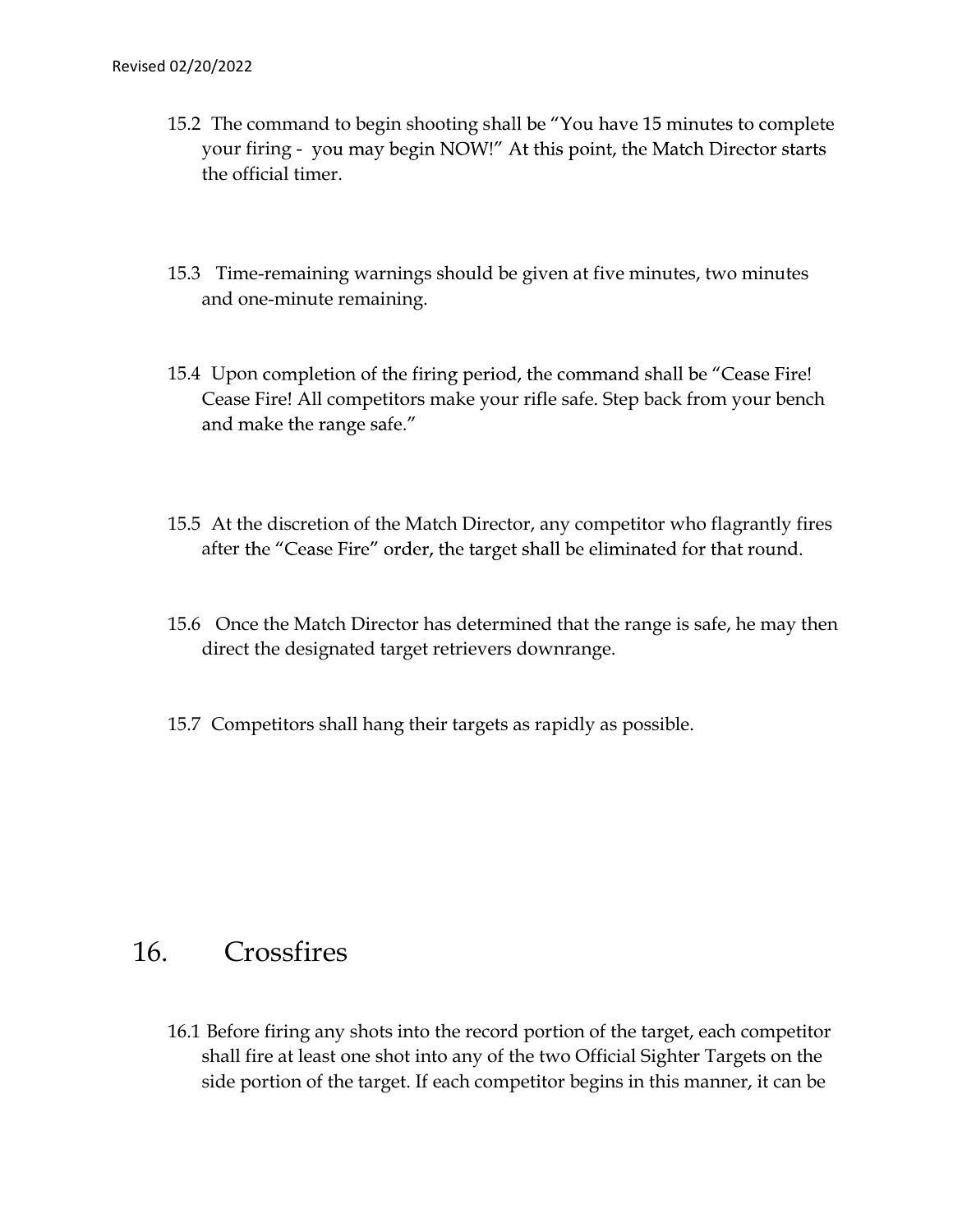quickly determined whether or not he/she is sighted in on his/her designated target.

- 16.2 If, during the routine examination of any target by the scoring team, a competitor's target is discovered that has no sighter shot placed into the Sighter portion of the target, as stated above, a friendly and private notice of the Sighter Rule shall be made to the competitor by the Match Director.
- 16.3 No penalty or punitive action need be taken against the competitor unless he continues to ignore the rule.
- 16.4 If crossfire should still occur, immediately report the shot or shots to the Match Director, who shall note the placement of the shot and the scoring box number. Crossfire shots will not count for or against the offended party. Scoring of the offended competitors target will be done by ignoring the bullet hole or holes not shot by him. The competitor will shoot that target box as if the bullet hole(s) were not there.
- 16.5 Immediately upon the conclusion of that relay, the Match Director should notify the scoring team which shots to score and which to ignore.
- 16.6 No penalty shall be assessed the offender unless it can be determined that the crossfire shot was intentional. In that event, and at the Match Director's discretion, the offender may be disqualified for the remainder of that match event and a zero score shall be calculated into the average for the remaining targets of that event.
- 16.7 In the event of a mechanical failure of a competitor's rifle or equipment which prevents the competitor from placing a scoring shot into each of the 20 record scoring squares, the partial target shall be scored by the scoring team.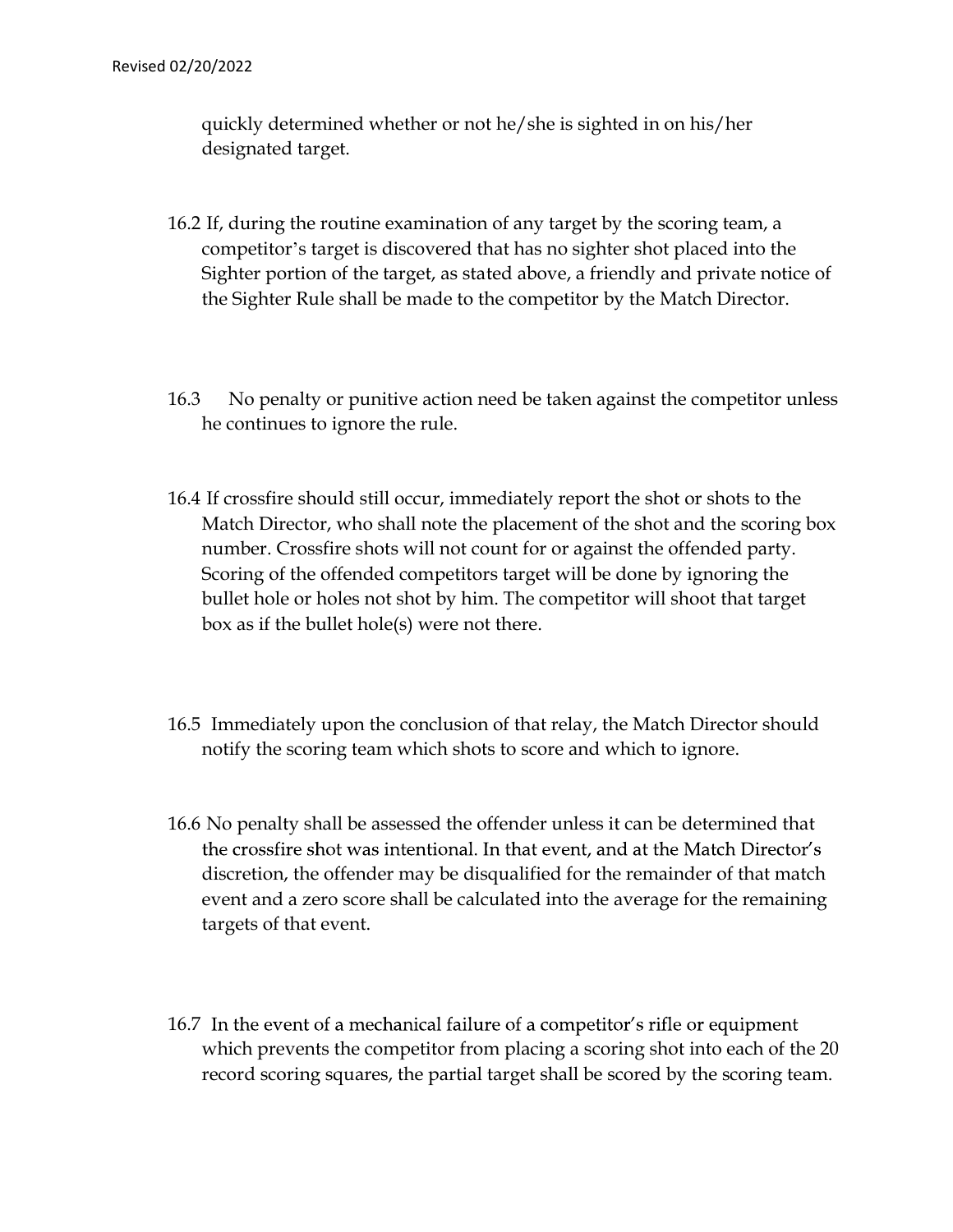- 16.8 Whatever partial or incomplete score is the result shall be entered as part of his/her average on that particular target.
- 16.9 Rifle Change: Nothing shall prevent the competitor from using another rifle, either his own, or a borrowed one, to complete any unfinished target, so long as enough time remains, and the replacement process does not disturb the adjoining competitors who may still be in the process of completing their own targets. All due respect shall be paid these adjoining competitors so as to prevent jeopardizing their efforts to complete their targets without distraction. 16.9 Kifle Change: Nothing shall prevent the competitor from using<br>
16.9 Kifle, either his own, or a borrowed one, to complete any unfinishe<br>
long as enough time remains, and the replacement process does<br>
the adjoining com

- 17.1 Any ABRA official target that competitor places upon the target frame shall be scored and calculated into his/her average, regardless of whether or not the competitor shoots any shots into it. Once it is attached to the frame, it becomes a record target for which each competitor is responsible and which counts into his/her average and overall standings.
- 17.2 Any target that blows down before its completion by the competitor shall be scored based upon the values of all shots placed on that target before it blew down. In the event a target is blown away and is lost it must be scored as a zero. In either case, as with scoring in a mechanical failure, these scores must also be counted in the competitor's match and seasonal average.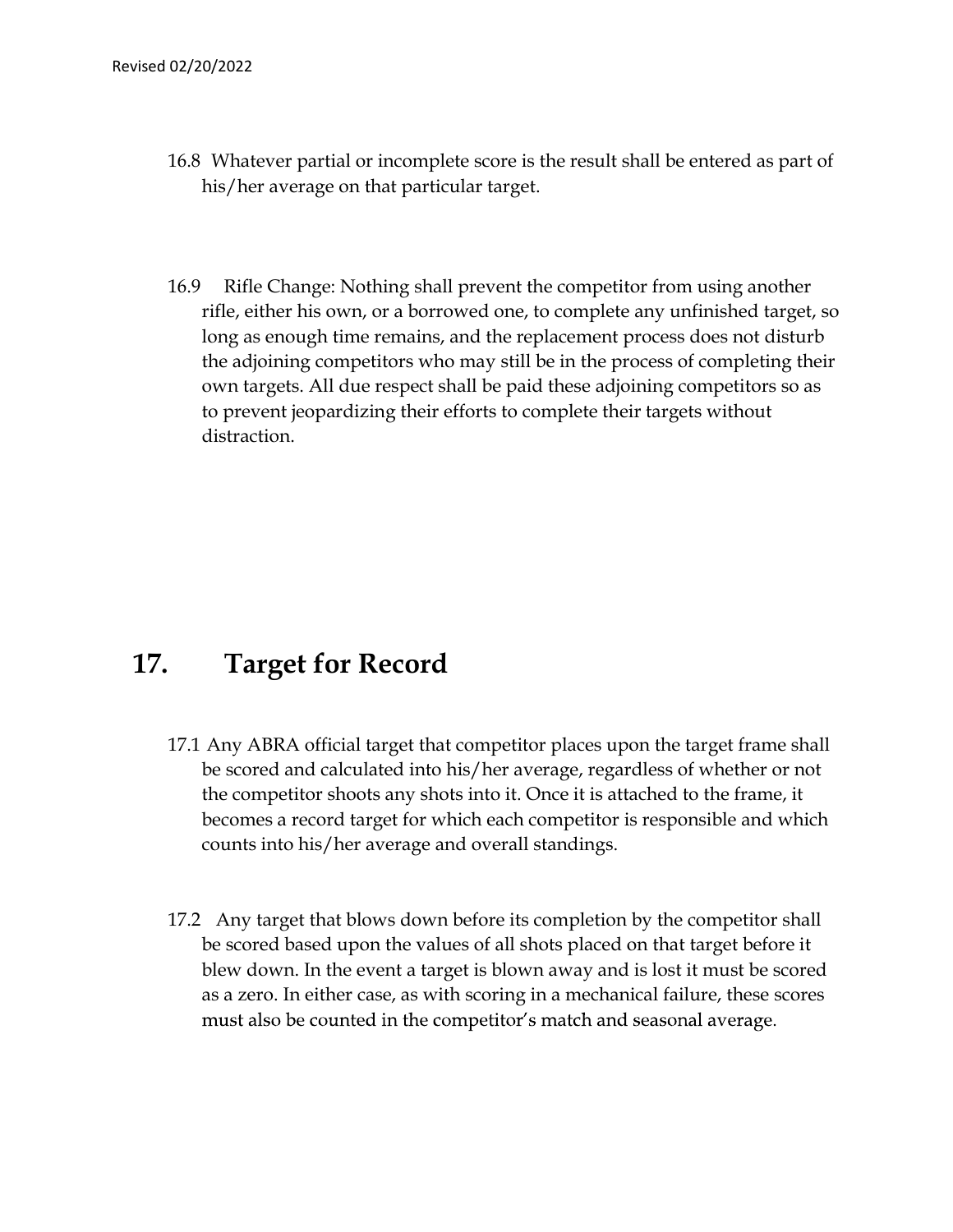- 17.3 It is the responsibility of each competitor to properly and securely affix his<br>or her own target on the target backer<br>17.4 It is the responsibility of the Match Director to provide suitable, stable or her own target on the target backer
- 17.4 It is the responsibility of the Match Director to provide suitable, stable backers upon which competitors may securely attach their targets. If the competitor is having difficulty Securely attaching his target to the backer, he should ask the Match Director to replace it with a new one.
- 17.5 In the event a target frame or backer is blown down, time will be noted and stopped while range is made safe. A match official will replace the backer or target frame.
- 17.6 In a Club, State or National event, all targets must be completed. In the event that all targets are not shot, the un-shot targets will be counted as zeros and added to your total score and divided by the number of targets for that event to get an average. 17.5 In the event a target frame or backer is blown down, time will b<br>stopped while range is made safe. A match official will replace the<br>raget frame.<br>17.6 In a Club, State or National event, all targets must be completed<br>

- 18.1 Scoring rings with various values are included within each scoring box, and the values of shots in those boxes are 10 points, 9 points, 8 points, 7 points, 6 points, 5 points, and 0 points.
- 18.2 Scoring is based on the best edge scoring method. A bullet hole that touches the line is given the higher value.
- 18.3 A scoring plug shall be used to determine the value of any shots that are not obvious in value. The scoring plug MUST measure .224 in diameter. For the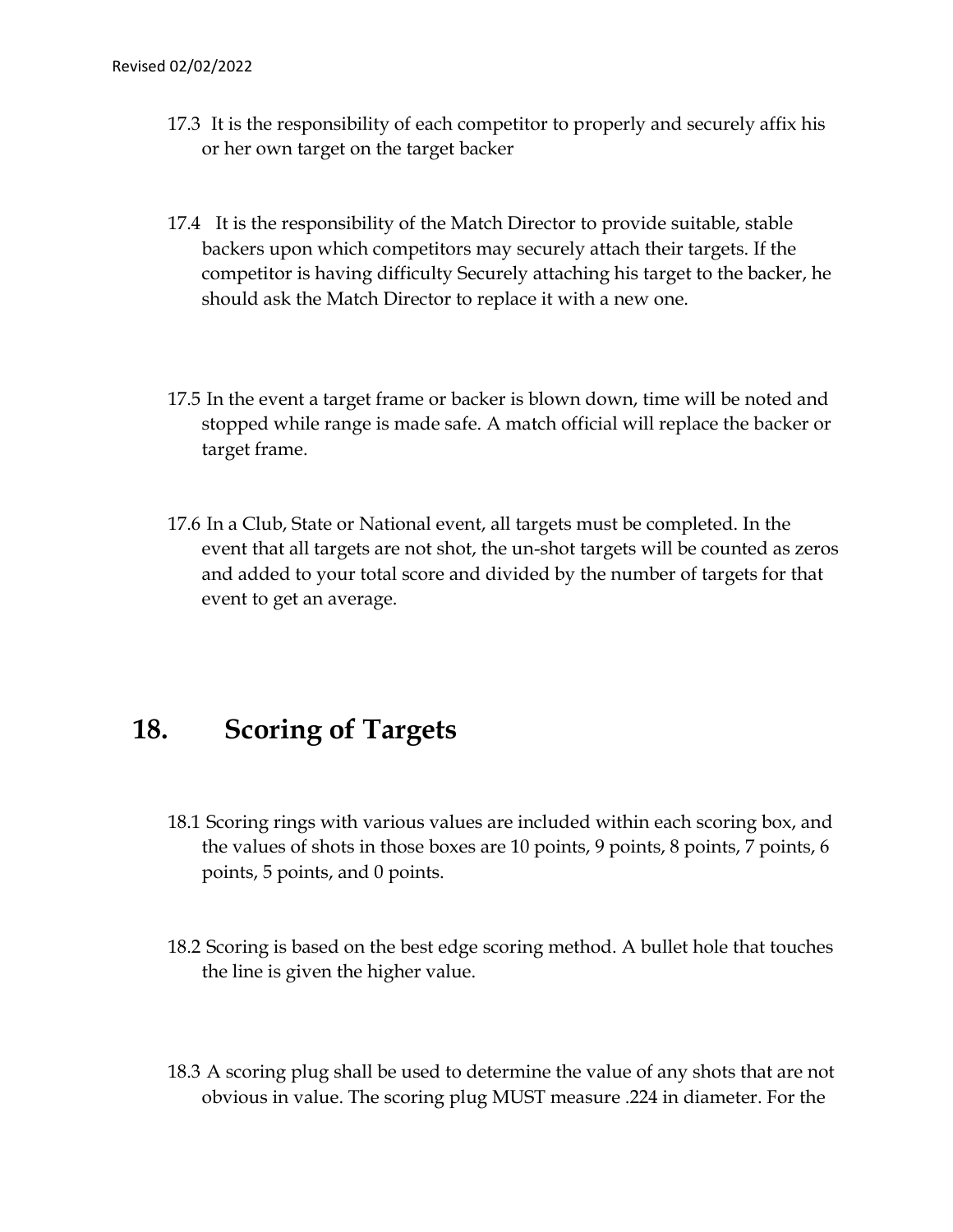2/2022<br>purposes of standardization, the plug and magnifier are available at the<br>ABRA Office.<br>It is the responsibility of every Match Director to provide each of these ABRA Office.

- 18.4 It is the responsibility of every Match Director to provide each of these devices to his Scoring Officials.
- 18.5 The Match Director shall appoint a scoring team. It shall consist of at least one person to plug the target and at least two others to do preliminary scoring. These two shall also assist the plugger in deciding any close shots. In large matches, more than one Scoring Official Team may be formed.
- 18.6 The names of the members of the scoring official team or teams must be submitted along with the Match report and Match fees that are sent to the ABRA office following the conclusion of each match
- 18.7 If competitors are members of the scoring team, the competitor is not allowed to score his/her own target. If a situation arises that would require a competitor to make ruling on his/her own target, the match director should allowed to score his/her own target. If a situation arises that would require a competitor to make ruling on his/her own target, the match director should appoint an alternate to make the ruling in the competitor's place.<br>
- 18.8 Target Retrieval: The Match Director shall appoint one person or a team of persons to retrieve the targets after completion of each firing period. Only the designated target retriever shall handle the fired and unscored targets.
- 18.9 The definition of a close shot is any bullet hole that touches or appears to touch the adjacent scoring ring.
- plug and magnifier, marking the value of the shot in the scoring box and adding his/her initials, indicating that it was plugged, and by whom.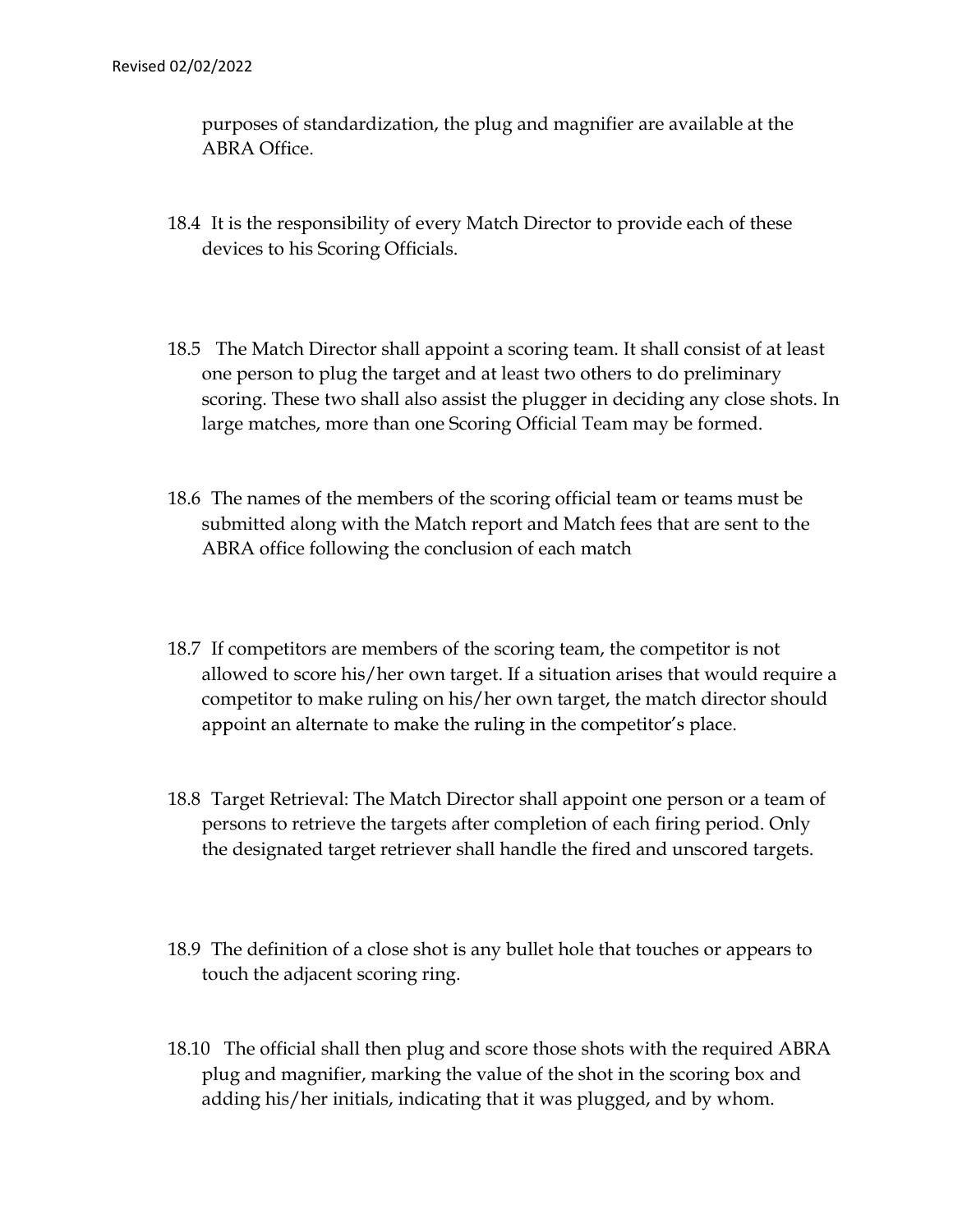- 02/02/2022<br>18.11 If after close examination, the shot is too close to call alone, the official<br>shall call upon the scoring team members to review the bullet hole. All three<br>scoring team members shall be offered the opport shall call upon the scoring team members to review the bullet hole. All three scoring team members shall be offered the opportunity to vote on its value. 18.11 If after close examination, the shot is too close to call alone, the official<br>
shall call upon the scoring team members to review the bullet hole. All three<br>
scoring team members shall be offered the opportunity to v 18.11 If after close examination, the shot is too close to call alone, the official<br>
18.11 after close examination, the shot is too close to call alone, the official<br>
18.12 Each members shall be offered the opportunity to 18.11 If after close examination, the shot is too close to call alone, the official<br>shall call upon the scoring team members to review the bullet hole. All three<br>scoring team members shall be offered the opportunity to vot
- place his/her initials in the scoring box adjacent to the agreed upon score.
- scored zero, the same as any un-shot scoring box.
- 
- 18.12 Each member of the scoring team that reviews a plugged bullet hole shall<br>place his/her initials in the scoring box adjacent to the agreed upon score.<br>18.13 Any shot outside the largest scoring ring, but within the sc empty official scoring boxes, DO NOT fire another shot into that scoring box. You must accept the score for that misplaced shot. 18.13 Any shot outside the largest scoring ring, but within the scoring box, is<br>scored zero, the same as any un-shot scoring box.<br>18.14 Only one shot is allowed in each of the 20 scoring boxes.<br>18.15 If a malfunction shoul 18.14 Only one shot is allowed in each of the 20 scoring boxes.<br>
18.15 If a malfunction should occur during a match and a shot enters any of the empty official scoring boxes, DO NOT fire another shot into that scoring box.
- shot will be scored by taking the shot furthest away from the bull minus 1. There shall be no score less than zero.
- determine that correct values have been attributed to each shot.
- 18.15 If a malfunction should occur during a match and a shot enters any of the empty official scoring boxes, DO NOT free another shot into that scoring box.<br>
You must accept the score for that misplaced shot.<br>
18.16 A mal inadvertently writing an improper value in that box, or by an obvious error, it shall be brought to the attention of the person who made the error and it shall the be corrected.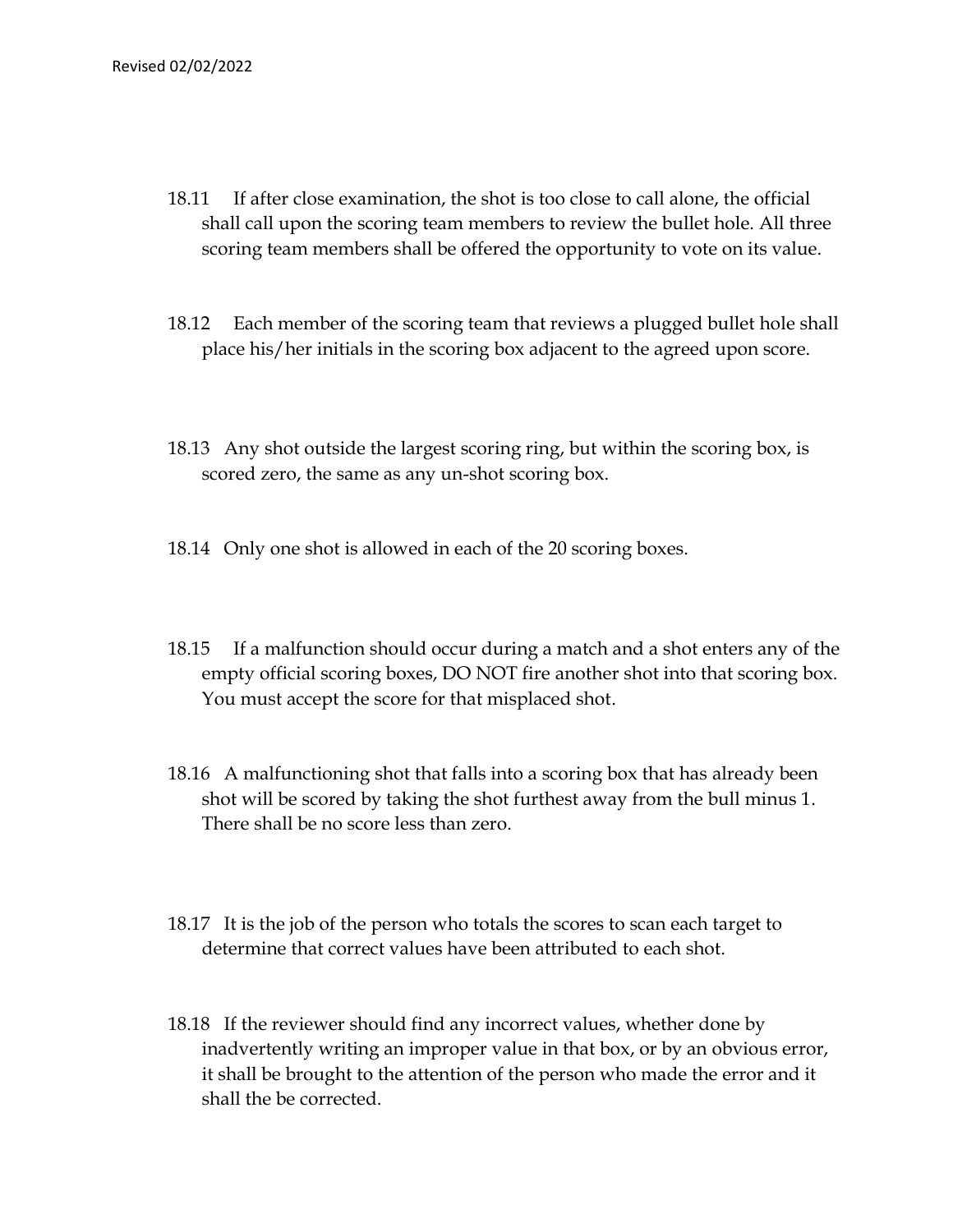- 18.19 Only those on the scoring team shall be allowed in the immediate area<br>where scoring is taking place.<br>18.20 Otherwise, the targets shall not be viewed or handled by anyone other where scoring is taking place.
- 18.19 Only those on the scoring team shall be allowed in the immediate area<br>where scoring is taking place.<br>18.20 Otherwise, the targets shall not be viewed or handled by anyone other<br>than the target handler or scoring team than the target handler or scoring team, for any reason, until after the Official Scoring Team completes the entire scoring procedure for all targets in the event. 18.19 Only those on the scoring team shall be allowed in the immediate area<br>where scoring is taking place.<br>
18.20 Otherwise, the targets shall not be viewed or handled by anyone other<br>
than the target handler or scoring te
- posted on a secure wall or other place for viewing by all competitors.
- 18.19 Only those on the scoring team shall be allowed in the immediate area<br>where scoring is taking place.<br>
18.20 Otherwise, the targets shall not be viewed or handled by anyone other<br>
than the target handler or scoring te official scoring team, remove a target from its place of viewing before being officially given the targets for review, or place a scoring plug into or a magnifier over any bullet hole, or manipulate or attempt to alter any bullet hole on the target in any way at any time. 18.21 The targets, after the Scoring Team has completed their scoring, may be posted on a secure wall or other place for viewing by all competitors.<br>
18.22 However, under no circumstances shall anyone, other a member of t
- plug into a displayed target, or manipulates or attempts to alter any bullet hole on the target in any way at any time shall be DISQUALIFIED from that event and a score of ZERO entered as his total score for the event.
- 18.22 However, under no circumstances shall anyone, other a member of the official scoring team, remove a target from its place of viewing before being officially given the targets for review, or place a scoring plug into that can not be resolved in a timely manner he/she should alert the line officer their time shall be marked and competitor can remove his/her gun off of the line to repair. If unable to repair in a timely manner (no more than 10 minutes) he/she may borrow a gun to complete his/her target with the remaining time marked.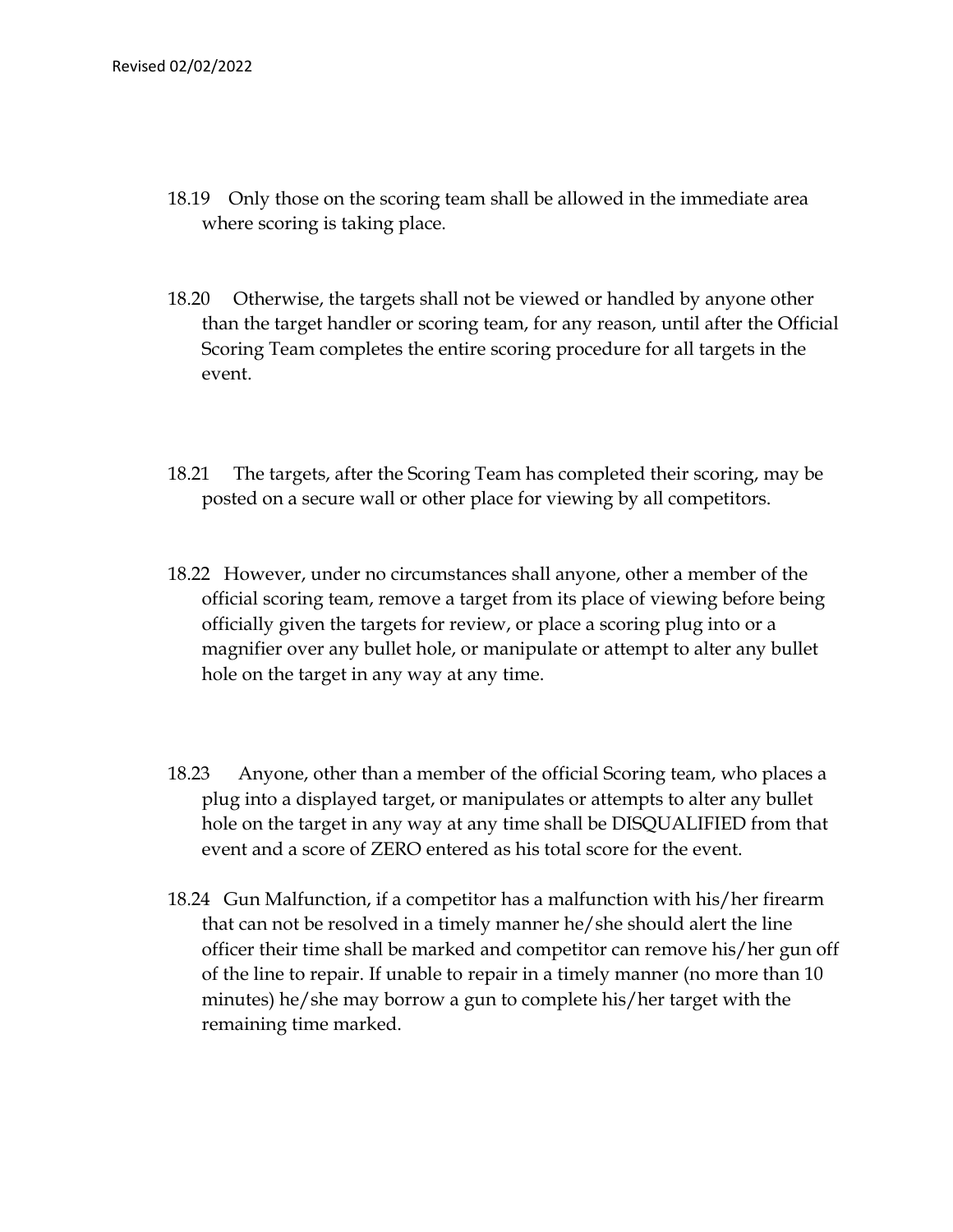- Saltisted 02/02/2022<br>
19. **Protesting Target Scores**<br>
19.1 After all targets have been scored, and upon the conclusion of the<br>
match. all targets shall be made available for inspection to the co 19.1 After all targets have been scored, and upon the conclusion of the final match, all targets shall be made available for inspection to the competitor.
	- 19.2 The competitor shall have two minutes per target to determine that scoring is correct and the calculations were completed in an accurate manner
	- 19.3 Any errors discovered after the two minute per target review period has expired shall stand as marked, right or wrong.
	- 19.4 There shall be no challenges allowed except on the target of the competitor by the competitor.
	- 19.5 Any scored value given to a plugged shot may be challenged by the competitor, on HIS/HER target only.
	- 19.6 The Match Director shall direct the scoring team to review that shot for possible revision.

by the competitor.<br>
19.5 Any scored value given to a plugged shot may be challenged by<br>
competitor, on HIS/HER target only.<br>
19.6 The Match Director shall direct the scoring team to review tha<br>
possible revision.<br>
20. Tie 20.1 In the event of a tie score on an individual target, the winner shall be determined by comparing the targets of the tied competitors and, beginning with scoring box 1, the competitor with the highest score for that box shall be the winner.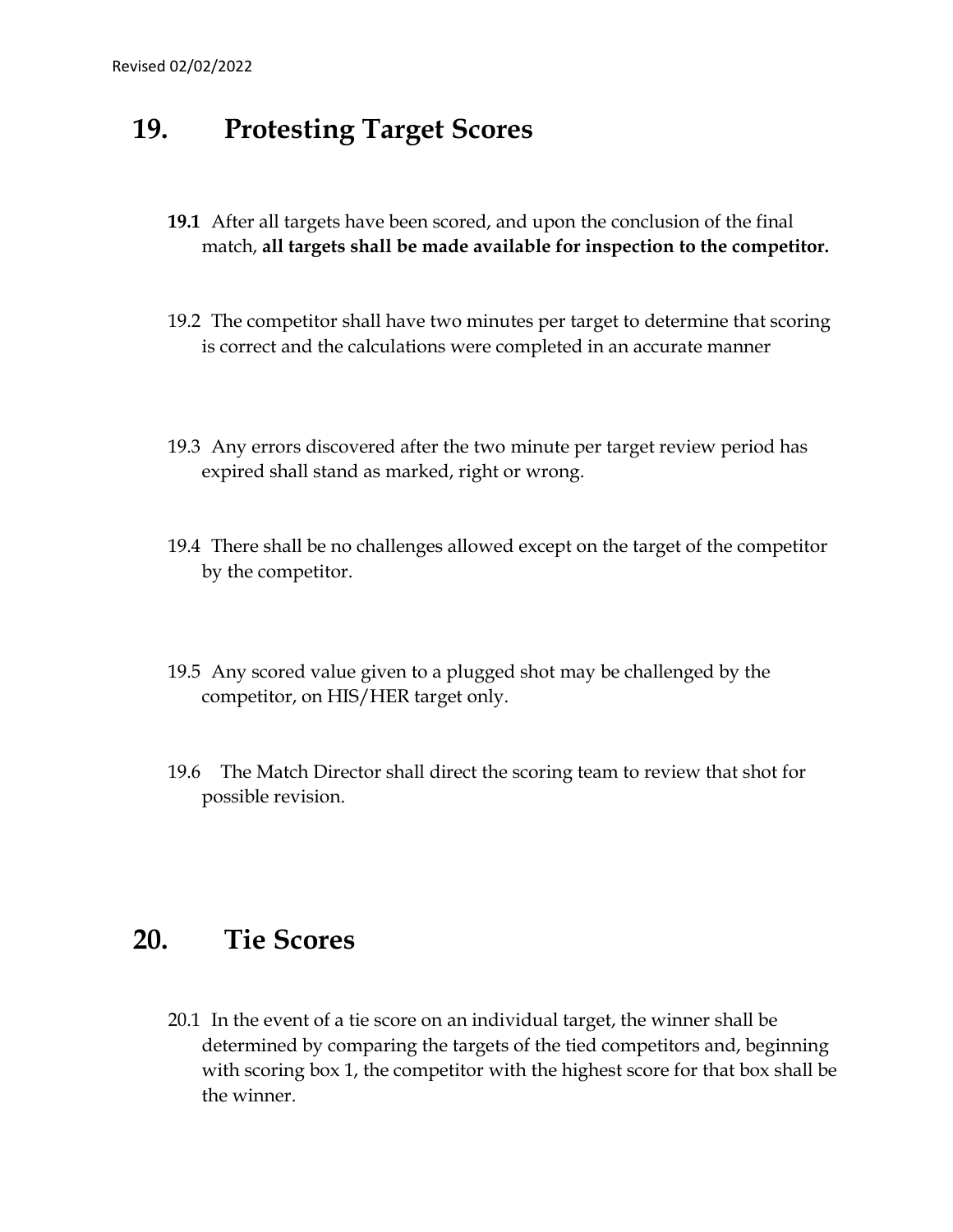- 20.2 In the event of a tie 200 card the tie will be broken by the number of<br>complete bullseye taken out.<br>20.3 If still tied, continue comparing shots from box to box in numerical order, complete bullseye taken out.
- 20.3 If still tied, continue comparing shots from box to box in numerical order, until the tie is broken.
- 20.4 It is the Match Director's responsibility to indicate which competitor won the tie, and so indicate on his match report.
- 20.5 If a competitor is in a ties situation for placement and he/she has shot the overall high card of the match they will win the tie.
- 20.6 Aggregate ties are to be broken by comparing the targets of the tied competitors and, beginning with target 1 and scoring box 1, the competitor with the first miss on the target will lose. 20.6 Aggregate ties are to be broken by comparing the targets of the tied<br>
competitors and, beginning with target 1 and scoring box 1, the competitor<br>
with the first miss on the target will lose.<br>
20.7 If all targets are t
	- 20.7 If all targets are tied, use the method above, on each competitor's highest scoring target, by reviewing each scoring box until resolved.

21.1 Potential National record targets (200) must be sent to the ABRA office by the Match Director of the Club at which the target was shot and must be postmarked no later than 10 days from the date of the event.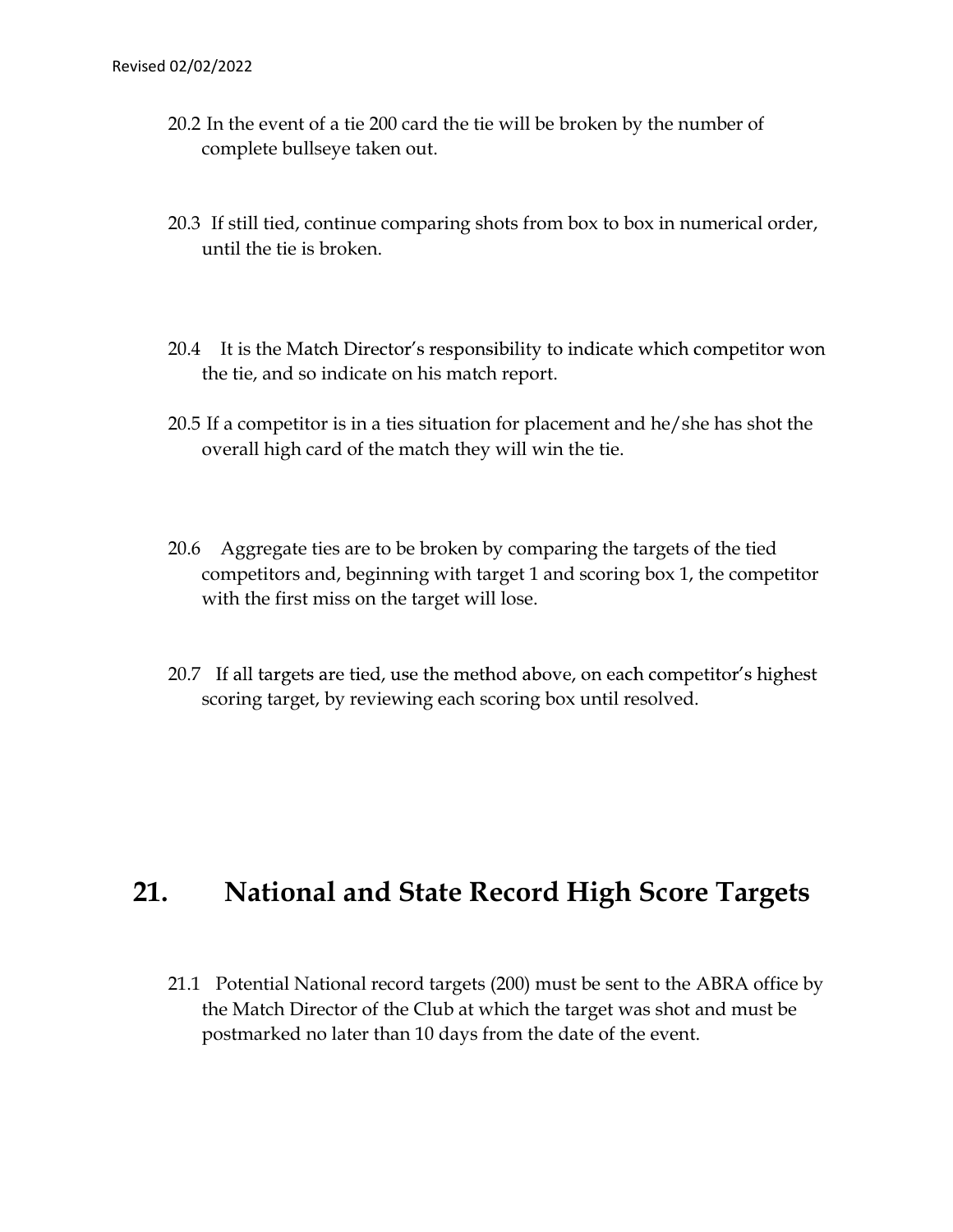- 02/02/2022<br>21.2 Do not fold targets. Ship in either a box of appropriate size or rolled up in a<br>tube. tube.
- 21.3 Once received, the ABRA office will verify scoring.
- 21.4 All potential National record targets must be signed and witnessed on the non-record front portion of the target by the competitor, the Match Director and the scoring committee, and on the reverse side of the target with the Club name, competitor name, and date the target was shot.
- 21.5 Immediately following the conclusion of the event, any competitor who wishes to have his target sent in for review as a potential record target must immediately take the target to the Match Director to forward to the ABRA office in the manner described above.
- 21.6 State and Club records need not be sent for verification.

# 22. Match Points and Awarding of Points

- 22.1 Each Person competing in a match and completing the number of scheduled targets will be awarded 1 point.
- 22.2 The highest scored target in each class will receive 2 bonus points for each of the number of scheduled targets. Example: If a 3-target match; then the total bonus points awarded would be 6.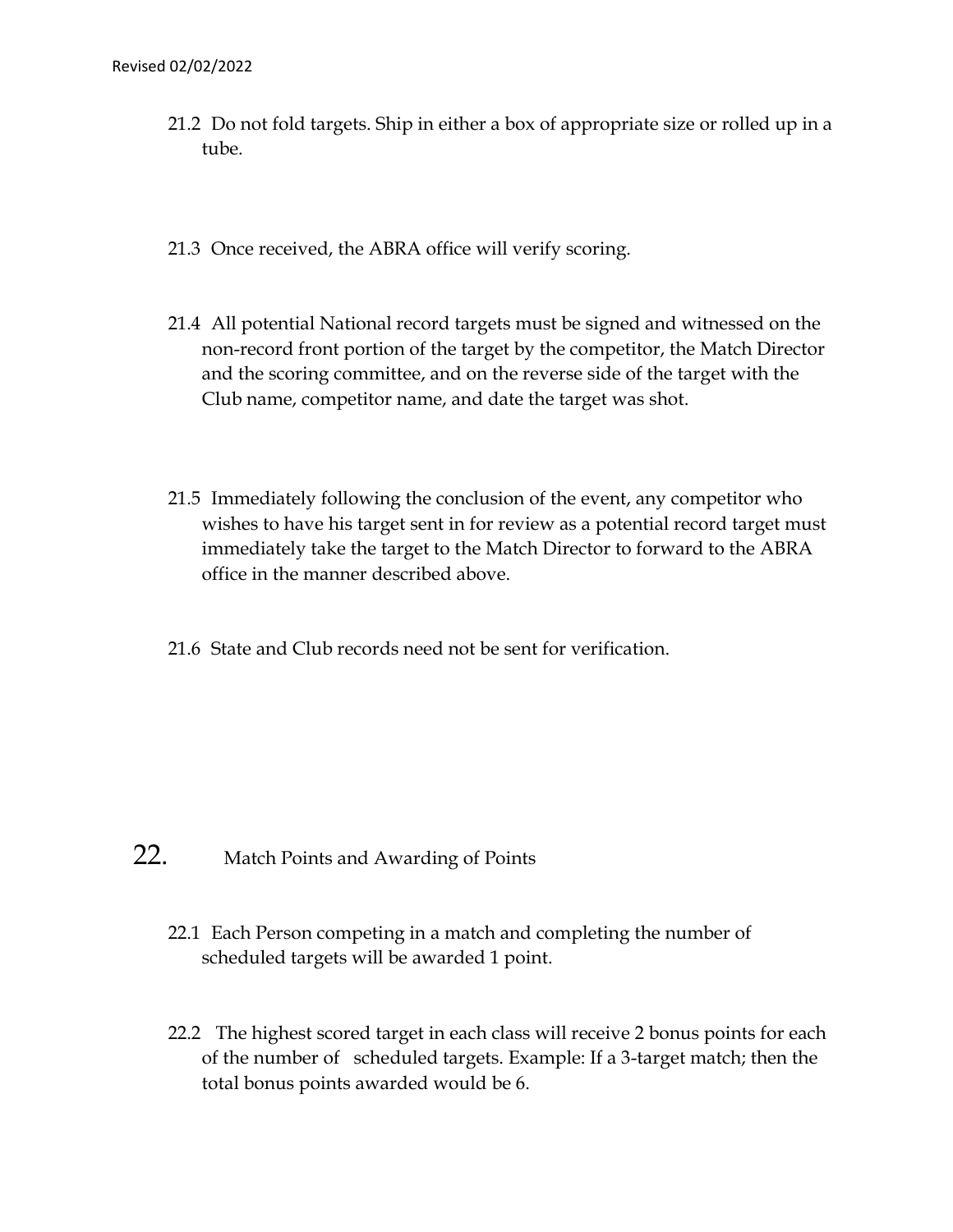Example: Target 1 high score=191 then + 2 points are added to that shooters point total. Target 2 high score=195 then +2 points are added to that shooters point total: Target 3 high score = 188 ten +2 points are added to that shooters point total.

- 22.3 For each class of shooters, with a minimum of 2 shooters in each class, First Place will receive 4 points; Second Place will receive 3 points; Third Place will receive 2 points; all other places will receive 1 point.
- 22.4 If, for instance, a club schedules a four-target event, scores for each individual competitor are added together, divided by the number of targets scheduled for the Club on that date, and an average is established. The highest average score or highest target total will determine the match winner. Then points will be awarded as stated in (20-3). 22.4 If, for instance, a club schedules a four-target event, scores for eindividual competitor are added together, divided by the numbescheduled for the Club on that date, and an average is establishe highest average score
	- 22.5 ABRA will allow 1 shooter in a class if there are other shooters at the same time in a different class. To keep the points fair if you only have one shooter competitor will receive 1 point for entering and 4 points for 1st place for a maximum of 5 points. Points are double in tournament.

22.6 All points will be doubled for Club; State; and National Tournaments.

- 23.1 ARBA Clubs may host one tournament event during a regulation season
- 23.2 Tournaments shall consist of six targets and be a one-day event.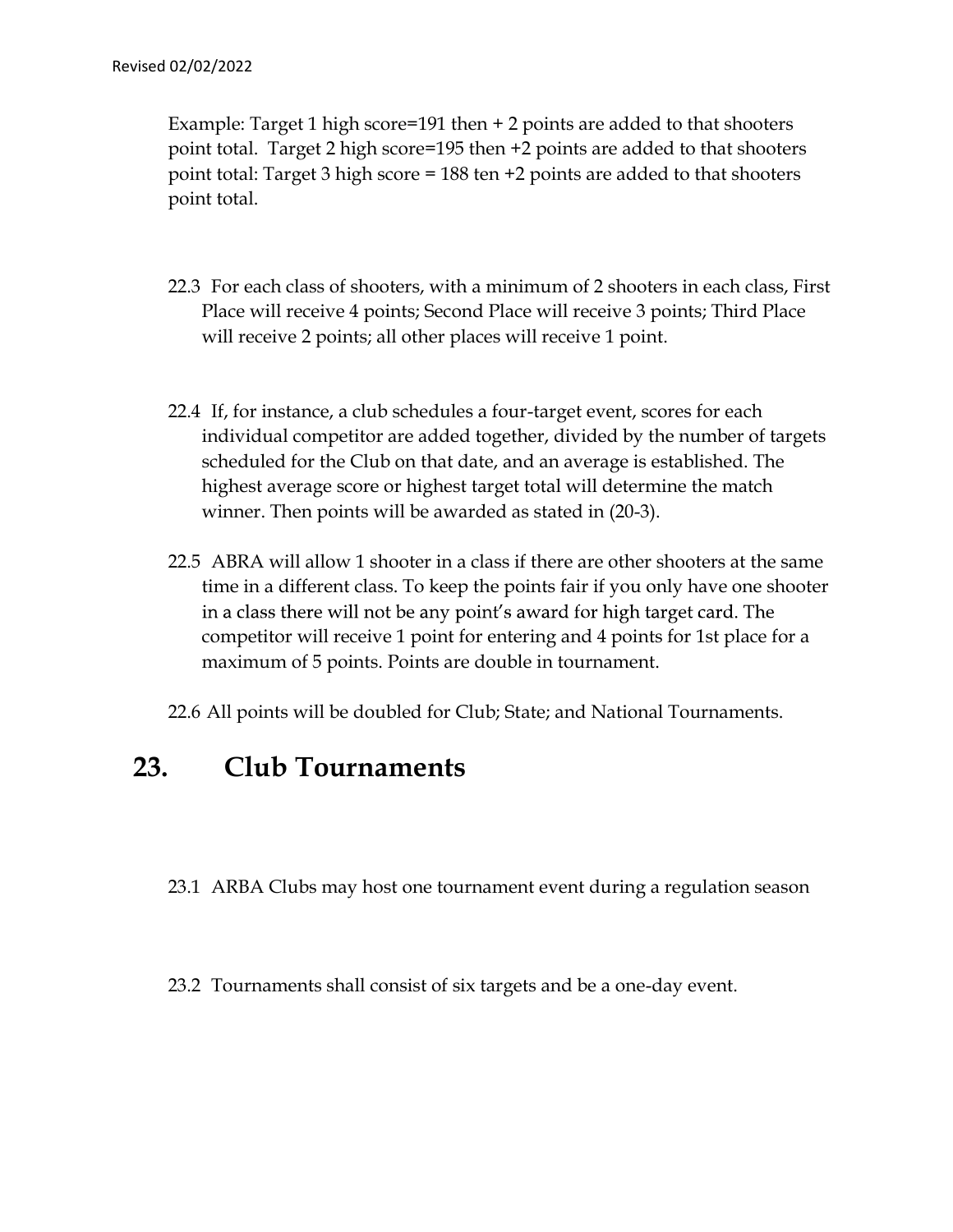- 02/02/2022<br>23.3 Should a competitor, for any reason, fail to complete all targets on the<br>schedule, a zero must be included in his or her score for each unshot target<br>and the total of all those scores divided by the total n schedule, a zero must be included in his or her score for each unshot target and the total of all those scores divided by the total number of targets in the event to determine his or her aggregate.
- 23.4 In this example of a six-target Tournament, if a competitor completes targets one through five, but fails to complete target six, calculations for his or her Aggregate score might look like this: 152 185+ 192 + 193 + 177 + 166 +  $0 = 913$  points divided by 6 targets = 152.16 Aggregate
- 23.5 Sanctioned tournaments will earn double Match Points, and are included in the National Ranking and State calculations for their respective Class. 23.5 Sanctioned tournaments will earn double Match Points, and are<br>the National Ranking and State calculations for their respective C<br>24. State Tournament

24.1 Sanctioned ABRA Clubs within any given state may host a State Tournament. Application must be made with the ABRA office for approval to host a State Tournament. States that have multiple club and these clubs do desire to host the State Tournament, then they would be awarded to host the event on a routing schedule.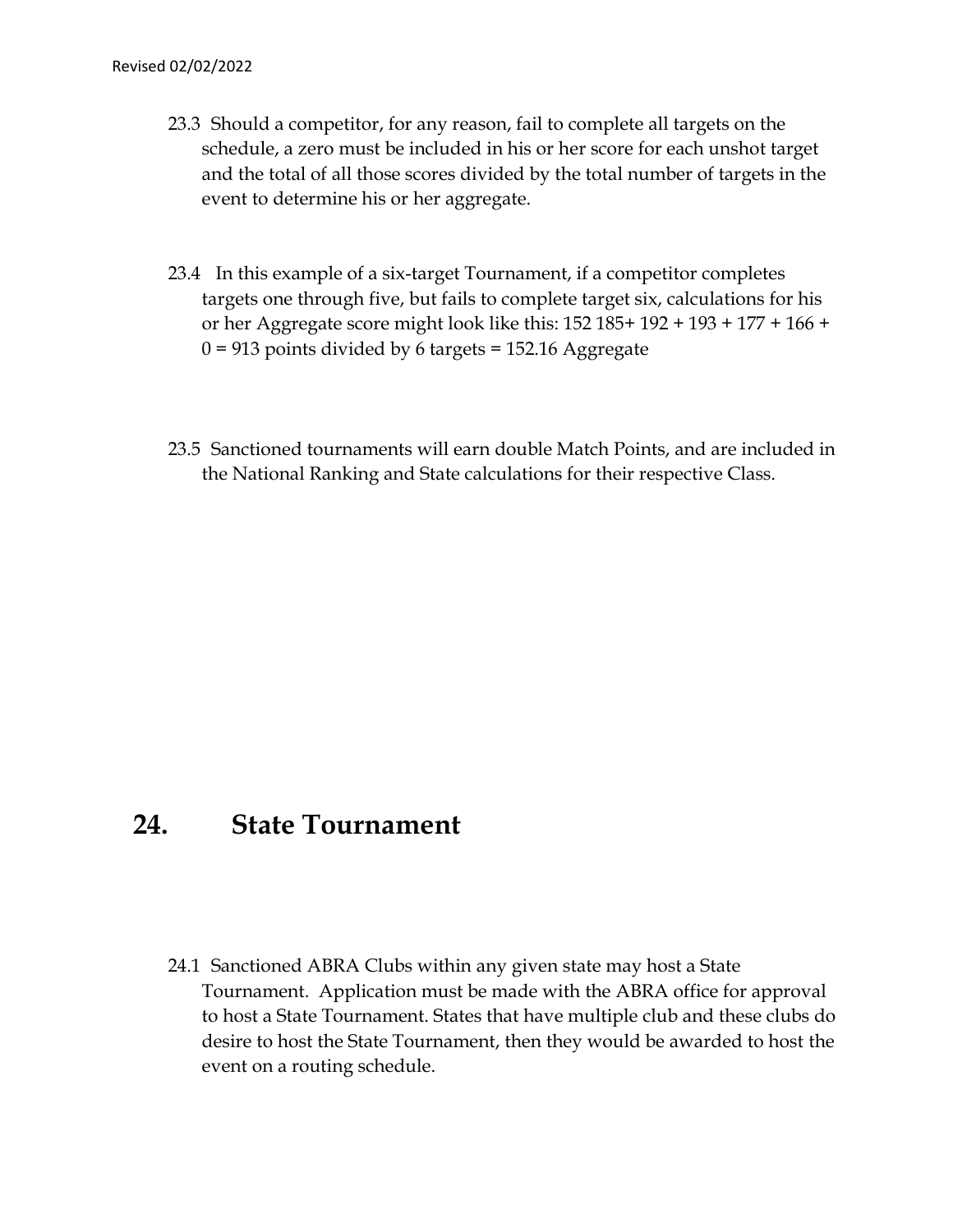- 02/02/2022<br>24.2 Only one State Tournament is allowed per state per class during a<br>competitive season. This tournament may be held in addition to a Club<br>regularly scheduled match, but each must be a separate event. competitive season. This tournament may be held in addition to a Club regularly scheduled match, but each must be a separate event. 25. Competitive season. This tournament may be held in addition to a Club<br>regularly scheduled match, but each must be a separate event.<br>24.3 State Tournament shall consist of six targets and be a one-day event.<br>25. **The Na** 
	- 24.3 State Tournament shall consist of six targets and be a one-day event.

- 25.1 One Officially Sanctioned National Championship Tournament shall be held each year by ABRA Headquarters, per class, (ABRA Unlimited Outdoor, ABRA Factory Outdoor, ABRA Outlaw Heavy Outdoor and ABRA Outlaw Lite Outdoor) and shall be referred to as the ABRA Nationals.
- 25.2 The traditional date for any class shall be a standalone competition and the scores will not be counted towards the Club or State aggregates.
- 25.3 The target format will be determined by ABRA Headquarters as well as the days for Outdoor Competition.
- 25.4 The Auto Bench Rest Association Nationals will be solely ran and managed by ABRA Headquarters.
- 25.5 Bids for the locations of these matches shall be made through the ABRA Office at the beginning of each shooting season.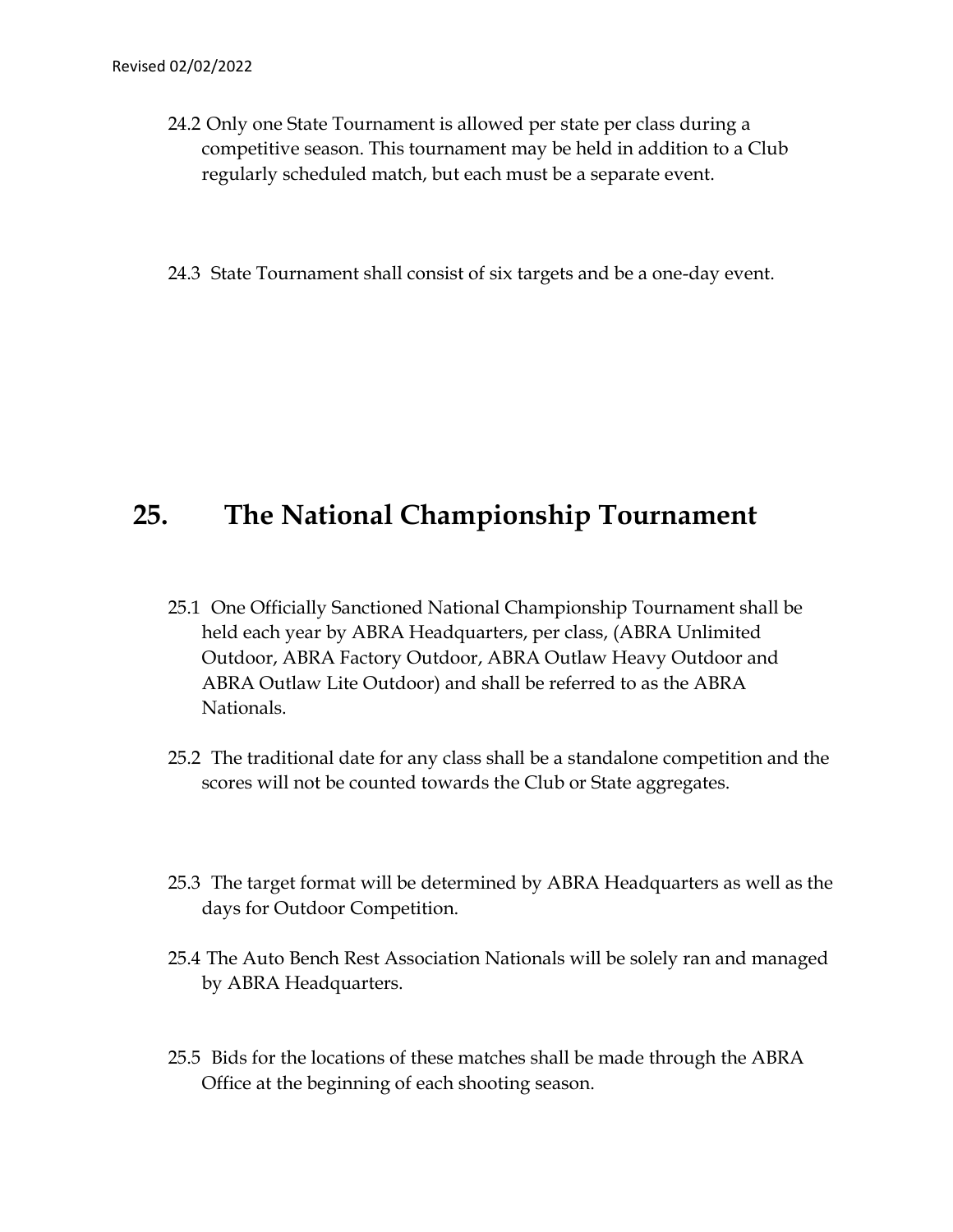- 25.6 Any club wishing to host the ABRA Nationals at their range must be able to handle a significant number of competitors comfortably.
- 25.7 No Club or Match events for the respective divisions shall be allowed to be scheduled or held on the same weekend as the ABRA Nationals, unless deemed approved by the ABRA Headquarters. This will only be in conjunction with the Nationals. 25.6 Any club wishing to host the ABRA Nationals at their range m<br>handle a significant number of competitors comfortably.<br>25.7 No Club or Match events for the respective divisions shall be al<br>scheduled or held on the same

26.1 ABRA does not designate any rules or format for a club champion, and if the how this will be determined and any rewards will be up to that particular club. **26.** Club Championship:<br>
26.1 ABRA does not designate any rules or format for a club champic<br>
club so desires to have a club champion, it will be the club's resp<br>
how this will be determined and any rewards will be up to 27.1.1 There will be a State Champion, it will be the club shampion, and if the club so desires to have a club champion, it will be the club's responsibility on how this will be determined and any rewards will be up to tha

- qualifications as designated to be the State Champion.
- 27.2 The qualifications for State Championship for each class must have shot at least 20 targets at any sanctioned club/clubs events with in that State.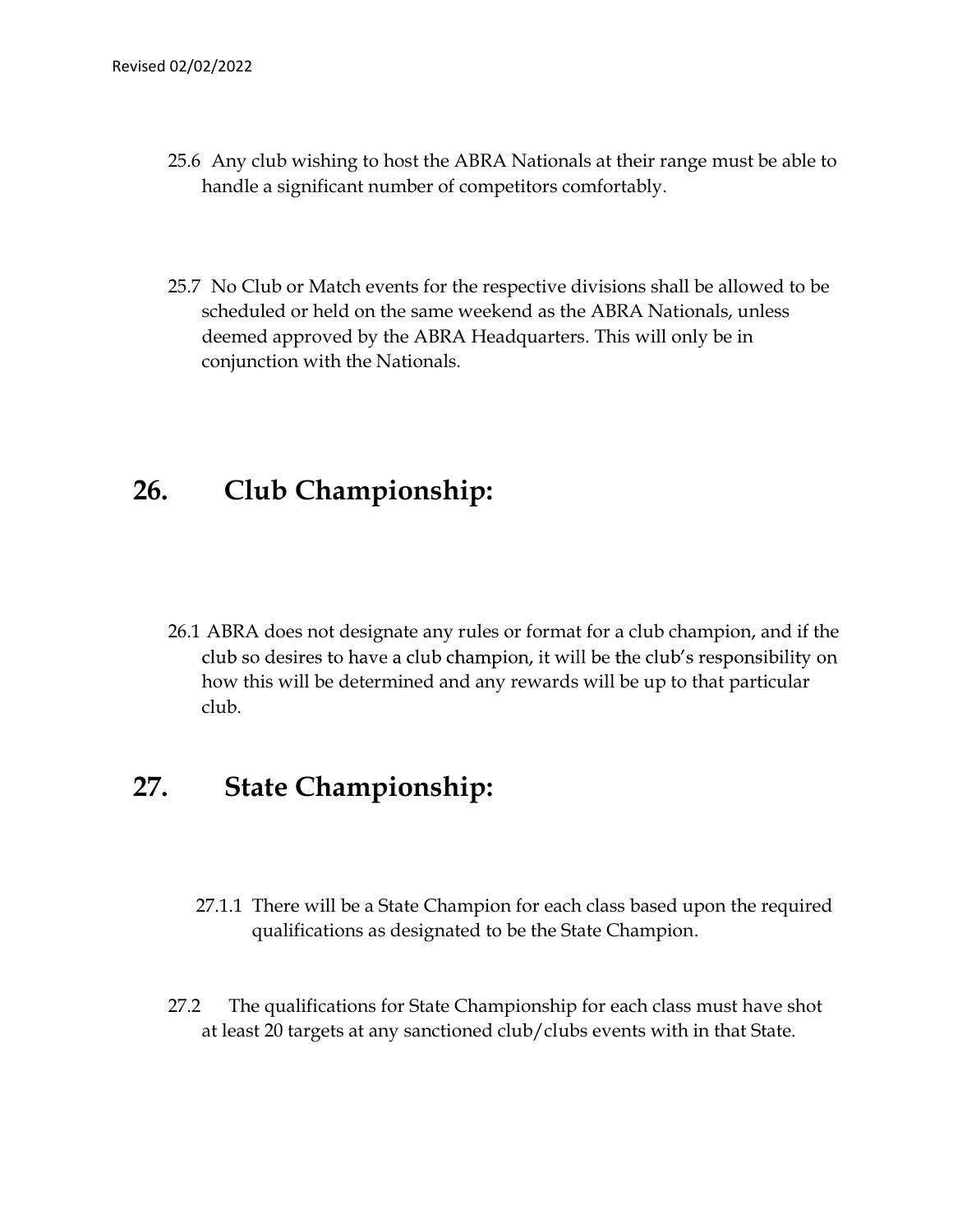## Revised 02/02/2022

- 02/02/2022<br>27.3 The state championship will be based on a combination of the highest<br>aggregate plus points in that State. aggregate plus points in that State.
- 27.4 In the event of a tie, the competitor with the highest score shot on any individual target fired during the season at that particular club shall be declared the winner. If still tied, then proceed to the 2nd highest target and so on until the tie is broken. 27.4 In the event of a tie, the competitor with the highest score shot on any<br>individual target fired during the season at that particular club shall be<br>declared the winner. If still tied, then proceed to the 2nd highest t

- 28.1 There will be a National Champion for each class based upon the required qualifications as designated to be the National Champion
- 28.2 The qualifications for National Championship for each class must have shot a minimum of 20 targets at any ABRA sanctioned events.
- 28.3 The National championship will be based on a combination of the highest aggregate plus points.
- 28.4 In the event of a tie, the competitor with the highest score shot on any individual targets fired during the season shall be declared the winner. If still tied, then proceed to the 2nd highest targets and so on until the tie is broken.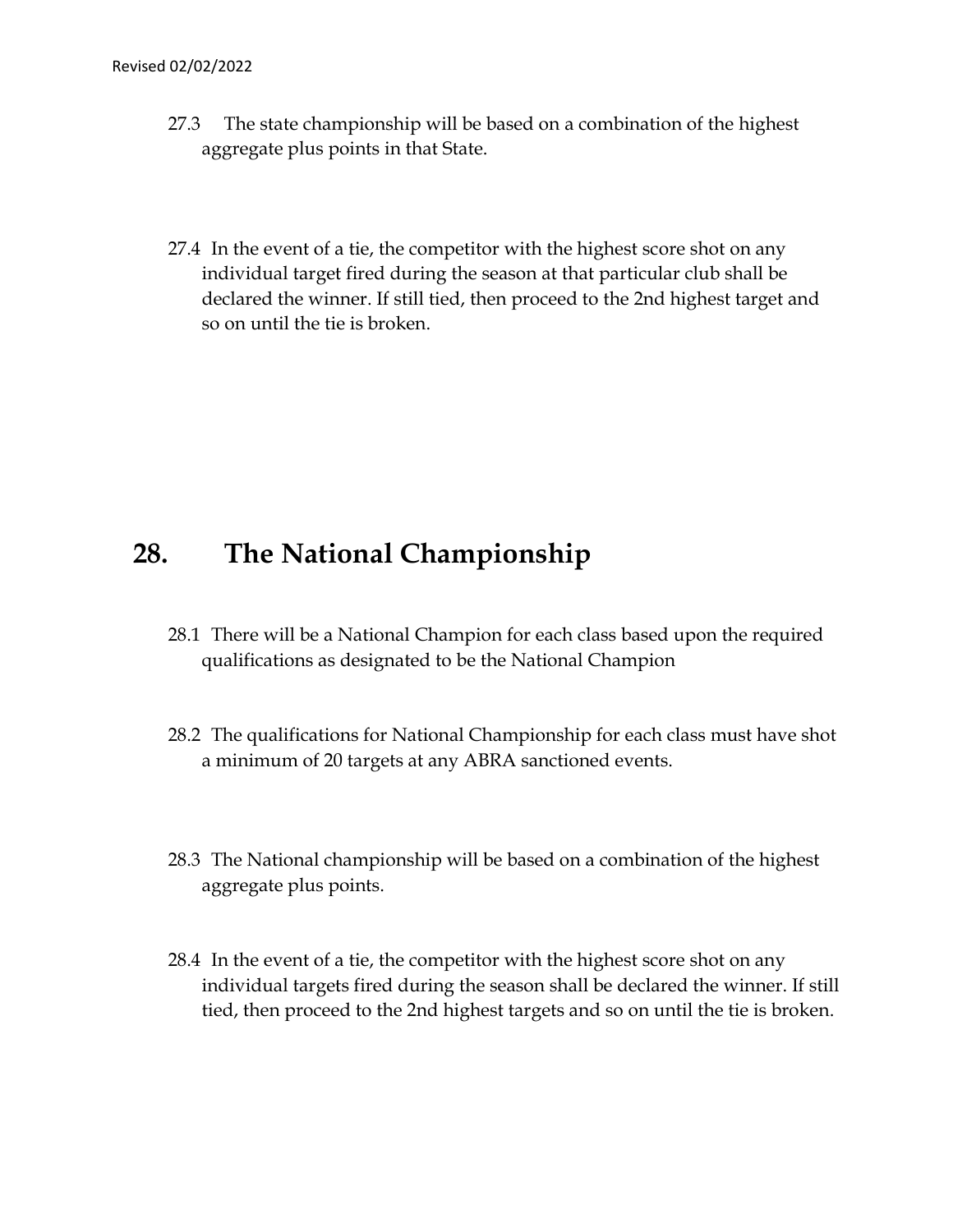- Sised 02/02/2022<br>
29. The National Aggerate Championship<br>
29.1 There will be a National Aggregate Championship for each class based<br>
upon the required qualifications as designated to be the National Aggregate 29.1 There will be a National Aggregate Championship for each class based upon the required qualifications as designated to be the National Aggregate Championship.
	- 29.2 The qualifications for National Aggregate Championship for each class must have shot a minimum of 20 targets at any ABRA sanctioned events.
	- 29.3 The National Aggregate Championship will be based on a combination of the highest aggregate.
- 29.4 In the event of a tie, the competitor with the highest score shot on any individual targets fired during the season shall be declared the winner. If still tied, then proceed to the 2nd highest targets and so on until the tie is broken. must have shot a minimum of 20 targets at any ABRA sanctioned events.<br>
29.3 The National Aggregate Championship will be based on a combination of<br>
the highest aggregate.<br>
29.4 In the event of a tie, the competitor with the

30.1 ABRA will keep track of every perfect target shot for a shooting season and recognition will be given to the individual who shot the perfect target.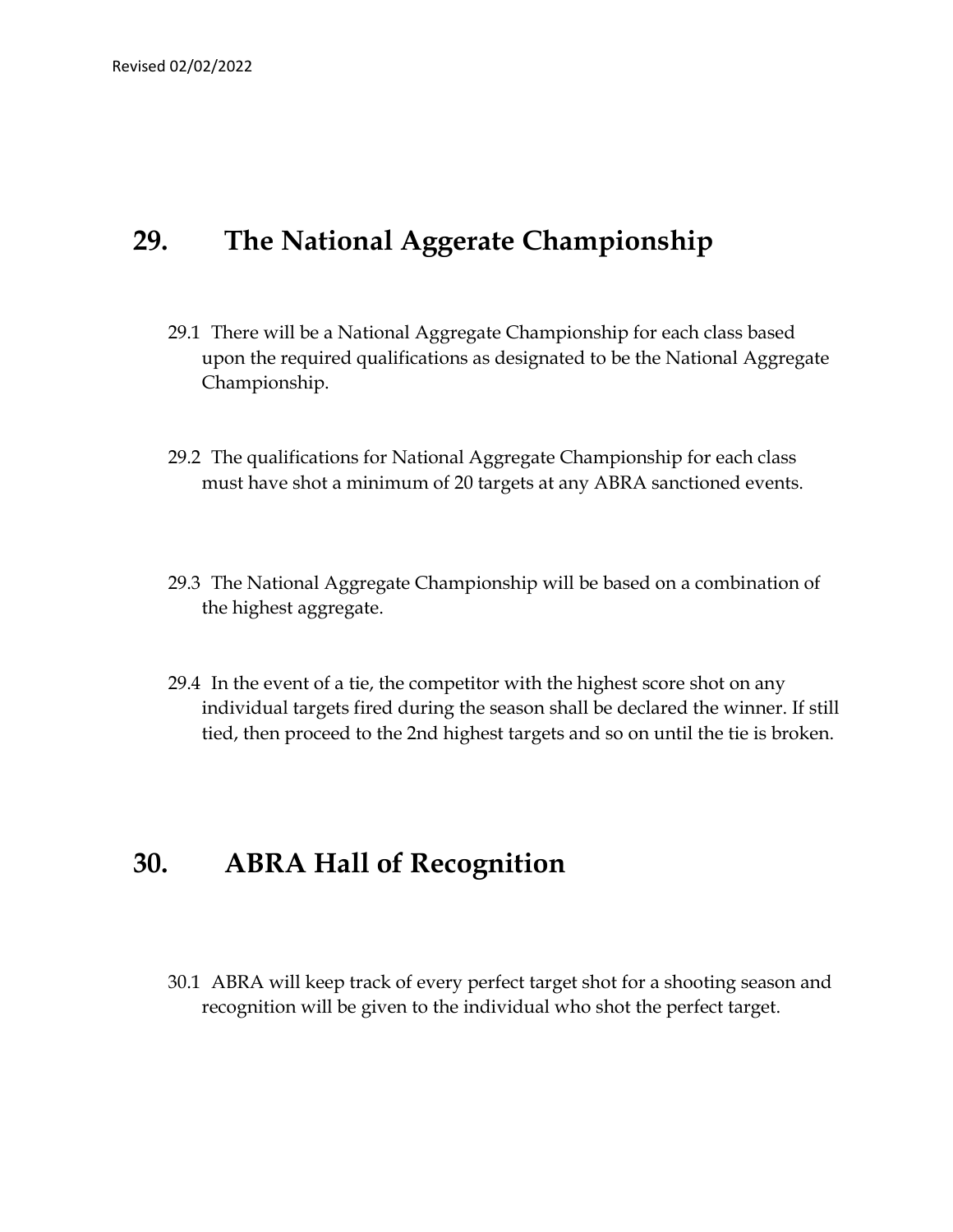# ised 02/02/2022<br>31. Safety.

- 31.1 Safety is of the utmost concern of all shooters. IT IS THE RESPONSIBILITY OF THE MACTH DIRECTOR AND OR RANGE SAFETY OFFICER TO MAKE SURE THAT ALL SAFETY RULES ARE FOLLOWED AT ALL TIMES AND TO MAKE SURE FIRING LINE IS SAFE AT ALL TIMES.
- 31.2 All Safety rules of the club shall be followed at all times by all competitors and it is the competitor's responsibility to know these rules.
- 31.3 Any competitor creating a safety hazard may be asked to leave the range at the Match Director's or range safety officer's discretion.
- 31.4 Rifles on the firing line shall have the actions open and clips or magazines removed until the "Commence Fire" command is given by the Match Director. Any rifle not on the firing line must have the action open.
- 31.5 No Drugs or Alcohol are allowed at any time at an ABRA Match.

# Duties and Responsibilities of an ABRA Director: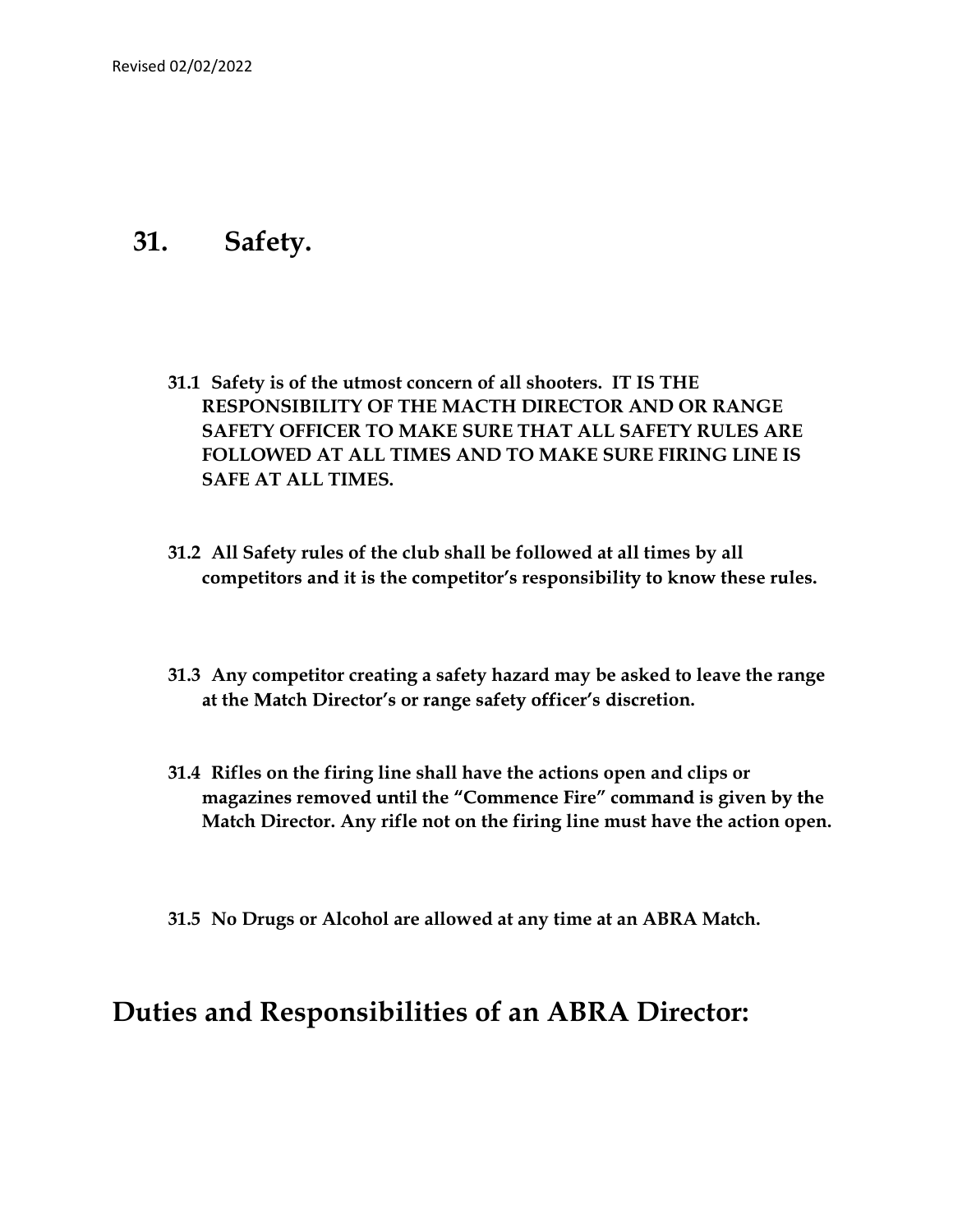The Official Rules will govern all ABRA Matches. The section is provided as a guide only. (Especially for new Match Directors) You as a Match Director are one of the most important individual elements in ABRA competition. Your task is to organize and encourage local competition. You organize Clubs into Sanctioned Clubs, according to ABRA guidelines; ready the Range facility in such a manner to always provide adequate and safe target backers; make certain that adequate berms exist so that all bullets passing through each target will do so without ricochet; provide sturdy benches of similar construction and design for all competitors; advertise your schedule to as many interested competitors as possible in your area. Keep good accurate records of the names and equipment list of each registered competitor; select a target scoring team capable of correctly and accurately scoring all targets in a fair and unbiased manner; correctly and accurately calculate all

 averages and points in order to determine place of finish for each competitor; diplomatically settle any disagreements or misunderstandings; quickly send in each Match Report, equipment list and appropriate fees to the ABRA Office following each event; note complaints or praise from each competitor regarding the manner that ABRA events are conducted and report these to the ABRA office if they might improve the manner in which ABRA events are conducted.

# Specifically, your duties are to:

Affiliate your club at the beginning of each competitive season by sending in the appropriate Club Sanction Fee to the ABRA Office. Set schedules for ABRA Club events for each season. Attempt to coordinate scheduling of evens with Match Directors of nearby Clubs so as to prevent conflicting schedules, thereby maximizing each competitor's opportunity to participate in as many evens as possible in a given area. Attempt to standardize all operations and procedures so as to be consistent with other ABRA Sanctioned Clubs across the U.S. and Canada. Study and maintain proficient knowledge of all ABRA rules for each current season and be capable of finding and/or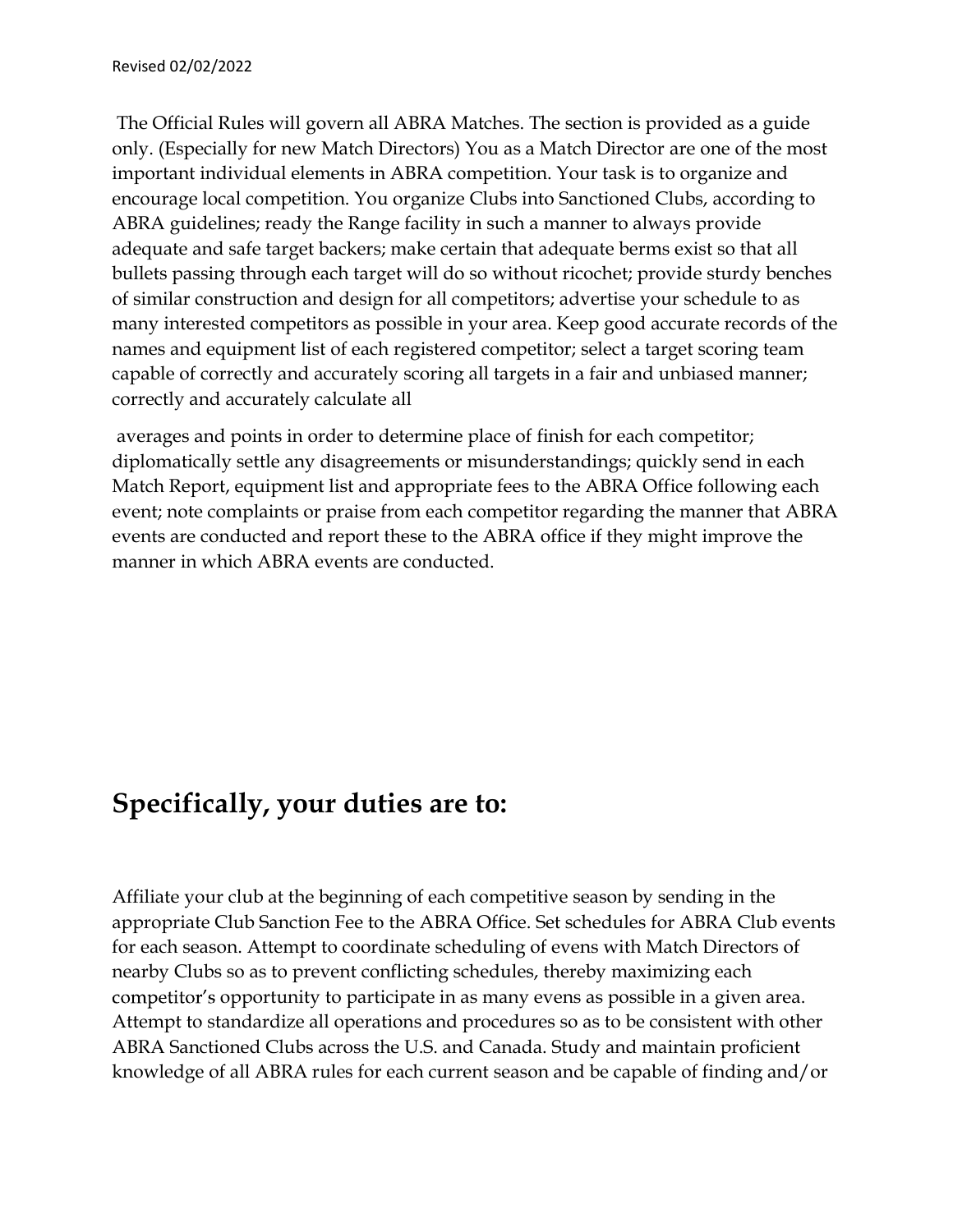explaining any Rule that comes into question, enforce all ABRA rules in a diplomatic and impartial manner.

# Getting Started Preparing the Range:

ABRA requires a minimum of 5 benches at each range. Benches must be of similar, sturdy materials. This provides each competitor with an equal chance. Target stands should also be sturdy. The backing should provide plenty of support for the targets to be stapled onto. You should provide stools or chairs when necessary.

# Drawing for Benches:

Drawing for benches is recommend but however, it is up to the Match Director to decide how the benches are to be drawn. Then the match director shall give the competitor a 15-minute warm up before their 1<sup>st</sup> relay. If it is deemed that two relays will be needed then match director shall give an additional 15 minute warm up for the second relay (as long as competitors on that relay have not already had the 15-minute warm period.)

# Signing In:

Sign-In and Equipment list forms are available on the ABRA website or from the office. You should make copies of these forms for use throughout the year. Computergenerated reports are acceptable. However, it is important that you follow the same order used on the official ABRA forms. Please be sure to include the name of the club, name of the Match Director, and the date of the event. After a competitor has drawn for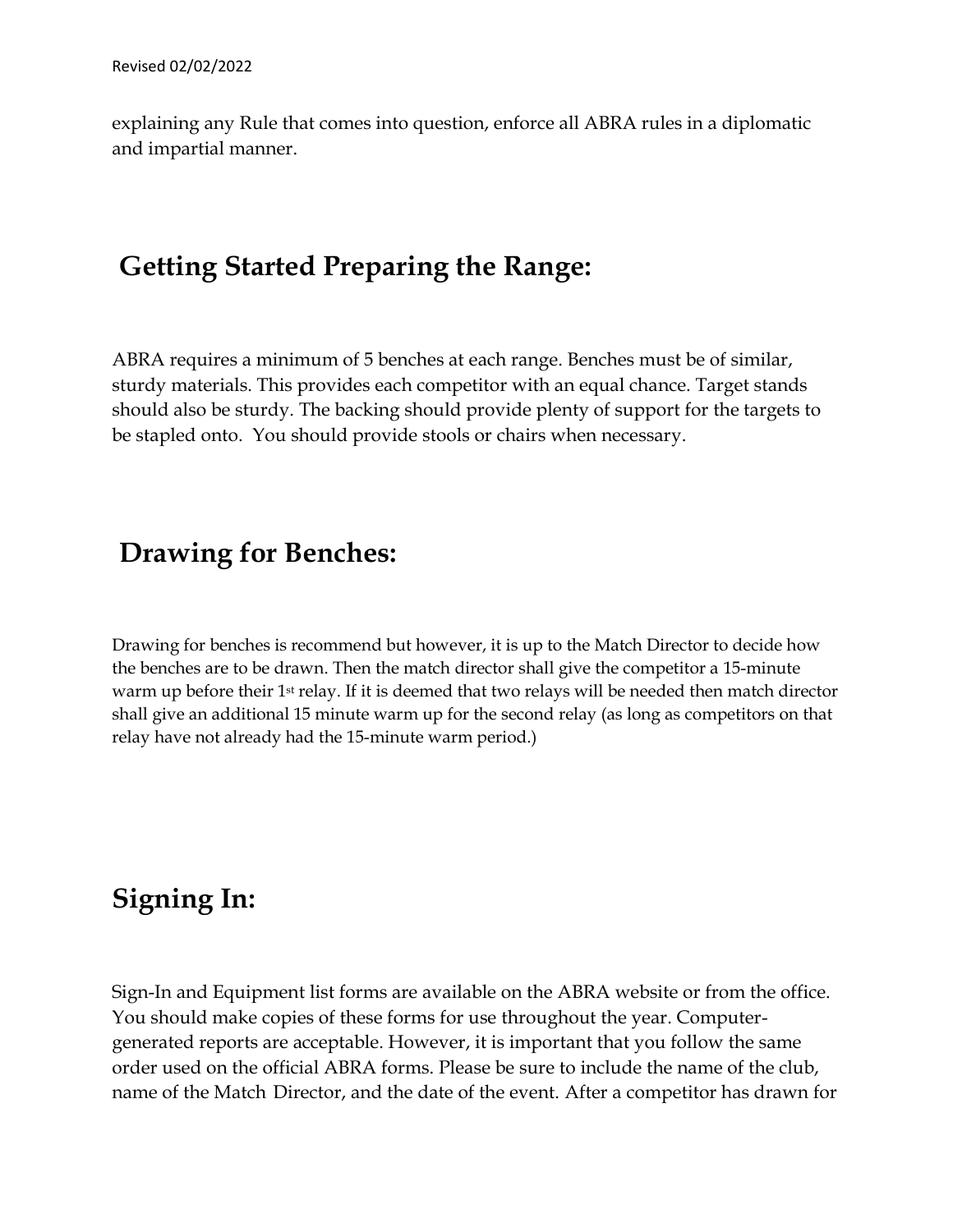his/her bench, they will sign in on the corresponding line on the sign in sheet. Names are not used on the target only the number. Many Match Directors put the competitor numbers on the back of the target. This is the recommended way. Each competitor needs to accurately complete the Sign in sheet, including the last four digits of his/her social security number, plus the initials of his/her name. (Example:1234lgc). This number becomes their official ABRA number. It is needed for maintenance of all computer database records. It is imperative that competitors sign in consistently with the same numbers and initials each time, or face the possibility that their scores may be improperly entered into the ABRA database. If the competitor has never competed in an ABRA event, their ABRA number will be the last four of their social security number and their initials. The Match Director should have the competitor fill out the new competitor form and send that the ABRA Office.

# Choosing Your Scoring Team:

The Scoring Team shall consist of at least two people with a third person for cards that have questions. Competitors may be on the scoring team but are not allowed to score their own personal targets. they should pass them to another member of the team to be scored. You also need to appoint at least one person to be the designated target retriever. These people are the only ones who should be handling the completed targets. Only those on the Scoring Team are allowed in the area where scoring is to take place. You should provide supplies for your Scoring Team: Pens, Markers, Hi-Lighters, the ABRA plug, Magnifier, and Calculators. Plenty copies of the required ABRA forms and copy of the ABRA Rule Book. You may also want to have either a small screwdriver or knife available for the target retriever to remove staples. Following completion of the event, the targets are to be handed out to the competitors for review. Competitors are allowed two minutes per target to review their targets for correct math calculations and that each shot is properly scored. Any competitor finding and error should show it to

the Match Director who will advise the Scoring Team to recheck it. Only the Scoring Team, along with the Match Director can make a change or correction.

If a shooter hinders the scoring team, in anyway, form or fashion all scores will be marked as zeroes and shooter will be disqualified. This is to make sure the scoring team can do their job efficiently without distraction.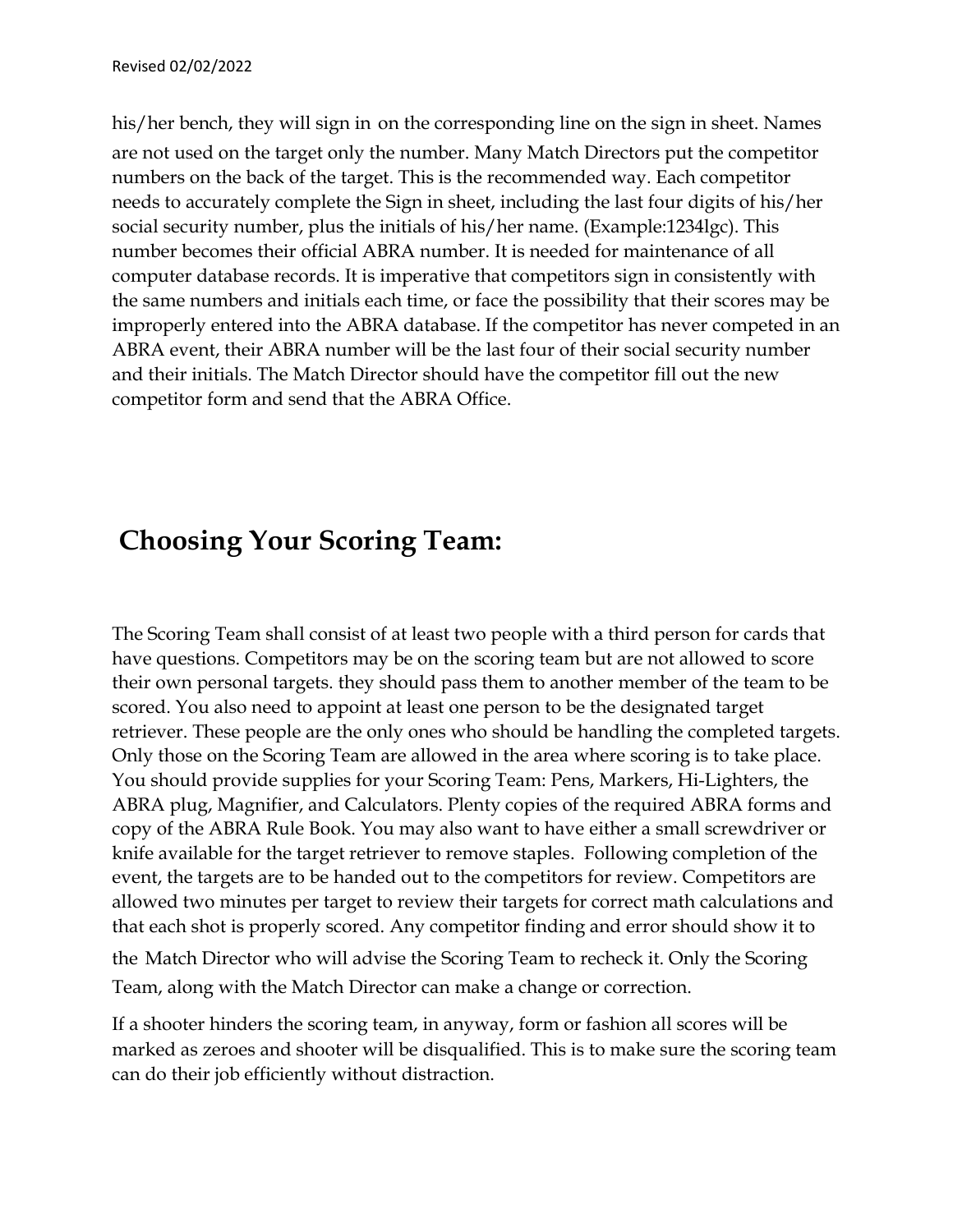# Record Targets:

 Only Potential Record Targets need to be sent to be the ABRA Office for verification. Potential record targets must be signed on the front of the target by the Match Director, the three members of the Scoring Team and the Competitor. Do so-on a no-recorded portion of the target. The Club name and date should be written on the back. Targets that do not comply with this Rule will not be verified as a record.

# Mailing the Match Reports:

The results of each match must be postmarked within 10 days of an event to be considered an ABRA sanctioned event and counted toward the ABRA standings. Both, the Sign-In Sheet, and the Equipment List and the Match Results forms need to be sent